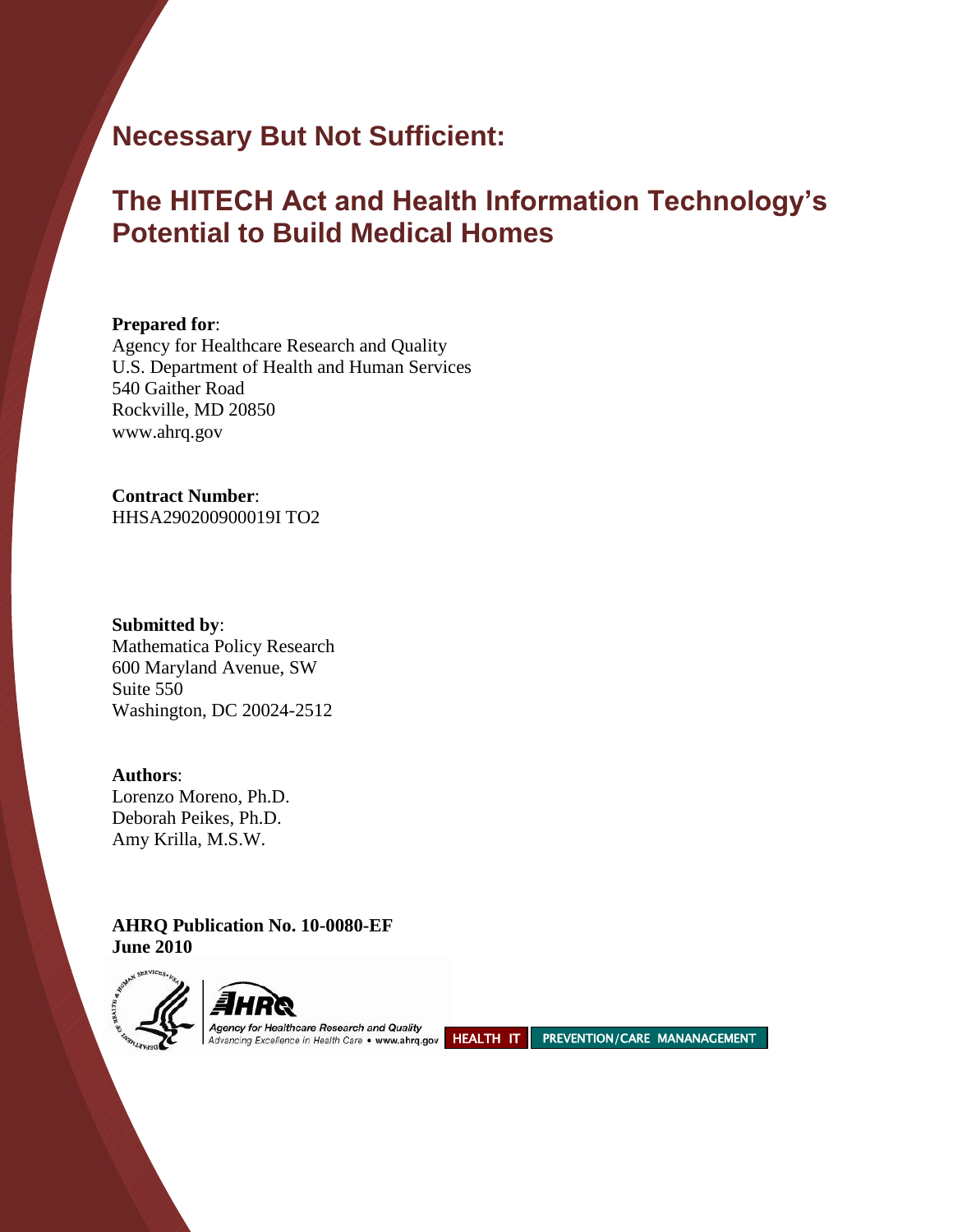This document is in the public domain and may be used and reprinted with permission except those copyrighted materials that are clearly noted in the document. Further reproduction of those copyrighted materials is prohibited without the specific permission of copyright holders.

#### **Suggested Citation**:

Moreno L, Peikes D, Krilla A. Necessary But Not Sufficient: The HITECH Act and Health Information Technology's Potential to Build Medical Homes. (Prepared by Mathematica Policy Research under Contract No. HHSA290200900019I TO2.) AHRQ Publication No. 10-0080-EF. Rockville, MD: Agency for Healthcare Research and Quality. June 2010.

None of the investigators has any affiliations or financial involvement that conflicts with the material presented in this report.

This project was funded by the Agency for Healthcare Research and Quality (AHRQ), U.S. Department of Health and Human Services. The opinions expressed in this document are those of the authors and do not reflect the official position of AHRQ or the U.S. Department of Health and Human Services.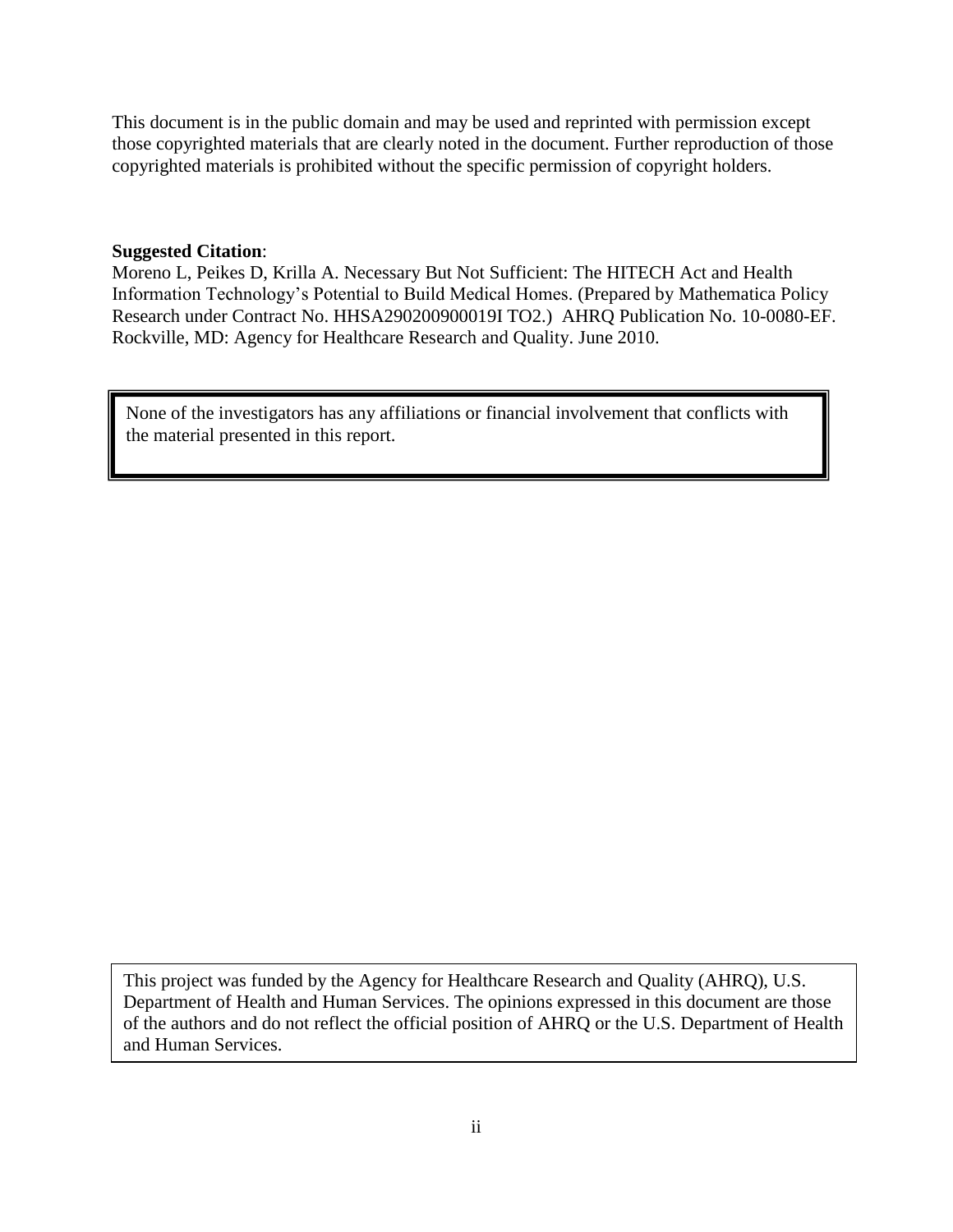# **Acknowledgments**

We would like to thank members of the expert panel for their contributions to this paper: Melinda Abrams (Commonwealth Fund); Tammy Anderer (Geisinger Health Systems); Michael Barr (American College of Physicians); Richard Baron (Greenhouse Internists); William Hersh (Oregon Health & Science University); Louise Liang (Kaiser Permanente, retired); Terry McGeeney (TransforMED); Lawrence Green (University of Colorado, Denver); Kevin Grumbach (University of California, San Francisco); Paul Grundy (Healthcare Transformation for IBM); Donald Liss (Aetna); and Leif Solberg (Health Partners Research Foundation).

At the Agency for Healthcare Research and Quality, Matthew Quinn, David Meyers, Janice Genevro, and Charlotte Mullican provided useful comments and guidance at different stages of development of this paper. At the Office of the National Coordinator for Health Information Technology, Joshua Seidman provided comments at the expert panel meeting.

Emily Carrier of the Center for Studying Health System Change and Phyllis Torda of NCQA also made useful suggestions on how to improve this paper.

Finally, at Mathematica, Myles Maxfield provided insightful comments on the focus of this paper, and Marsha Gold commented on the final version of it.

The opinions expressed here are those of the authors.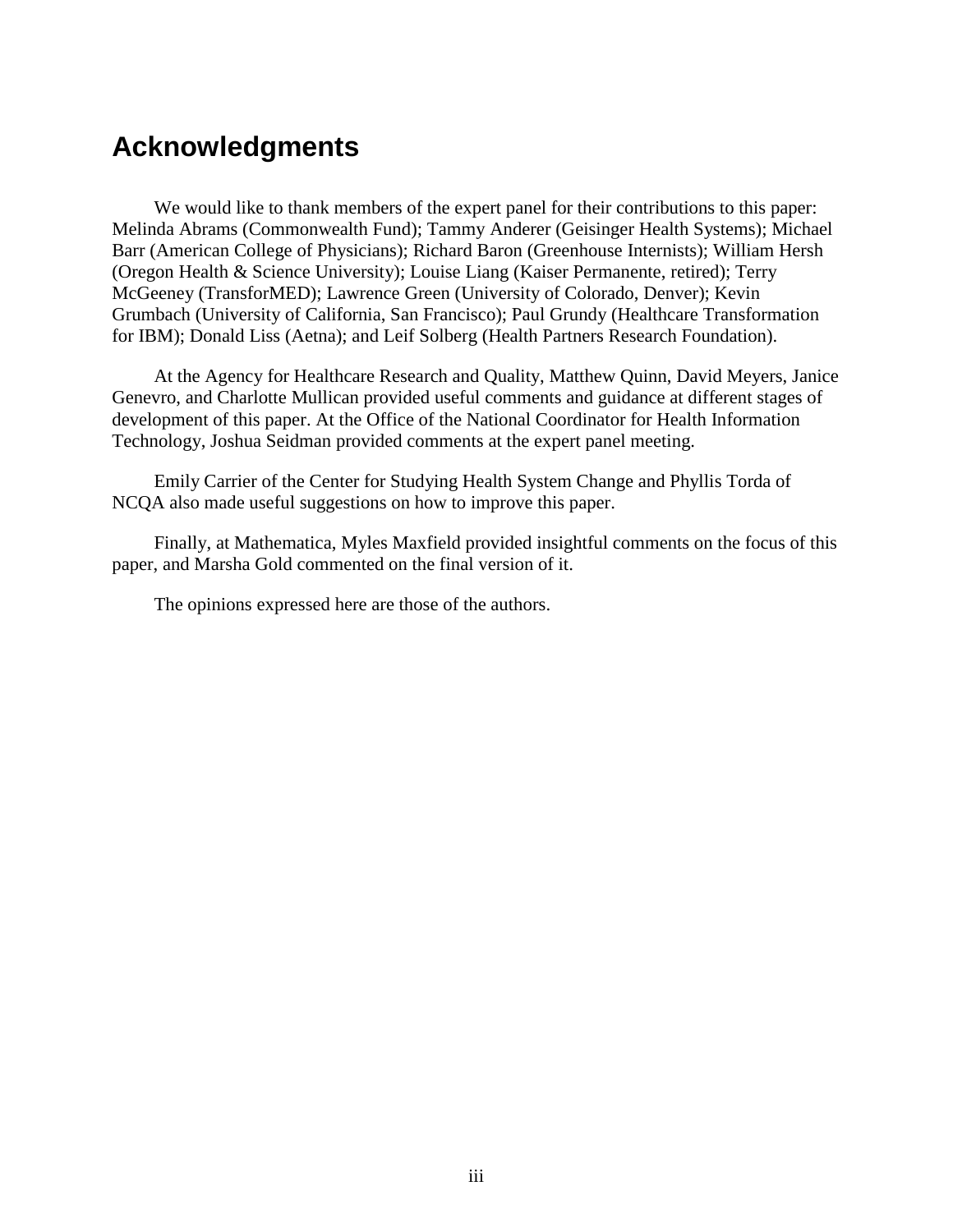# **Abstract**

The recent Health Information Technology for Economic and Clinical Health (HITECH) legislation for adoption of health information technology (IT) in public insurance programs could be harnessed to help practices operationalize and implement the technology and support key principles of the patient-centered medical home (PCMH) to improve health care quality and efficiency. HITECH, as well as recently enacted health reform legislation, supports many facets of the PCMH model. Three policy recommendations—developing PCMH-specific certification criteria for electronic health records; including PCMH functionalities in the meaningful-use concept; and extending the role of HITECH's Regional Extension Centers to provide technical assistance to primary care providers on medical home principles—would increase the ability of health IT to support transformation by primary care practices to the PCMH model.

**Keywords:** HITECH Act; electronic health records; patient-centered medical home; transformation of physician practices; health-information-technology policy; Patient Protection and Affordable Care Act.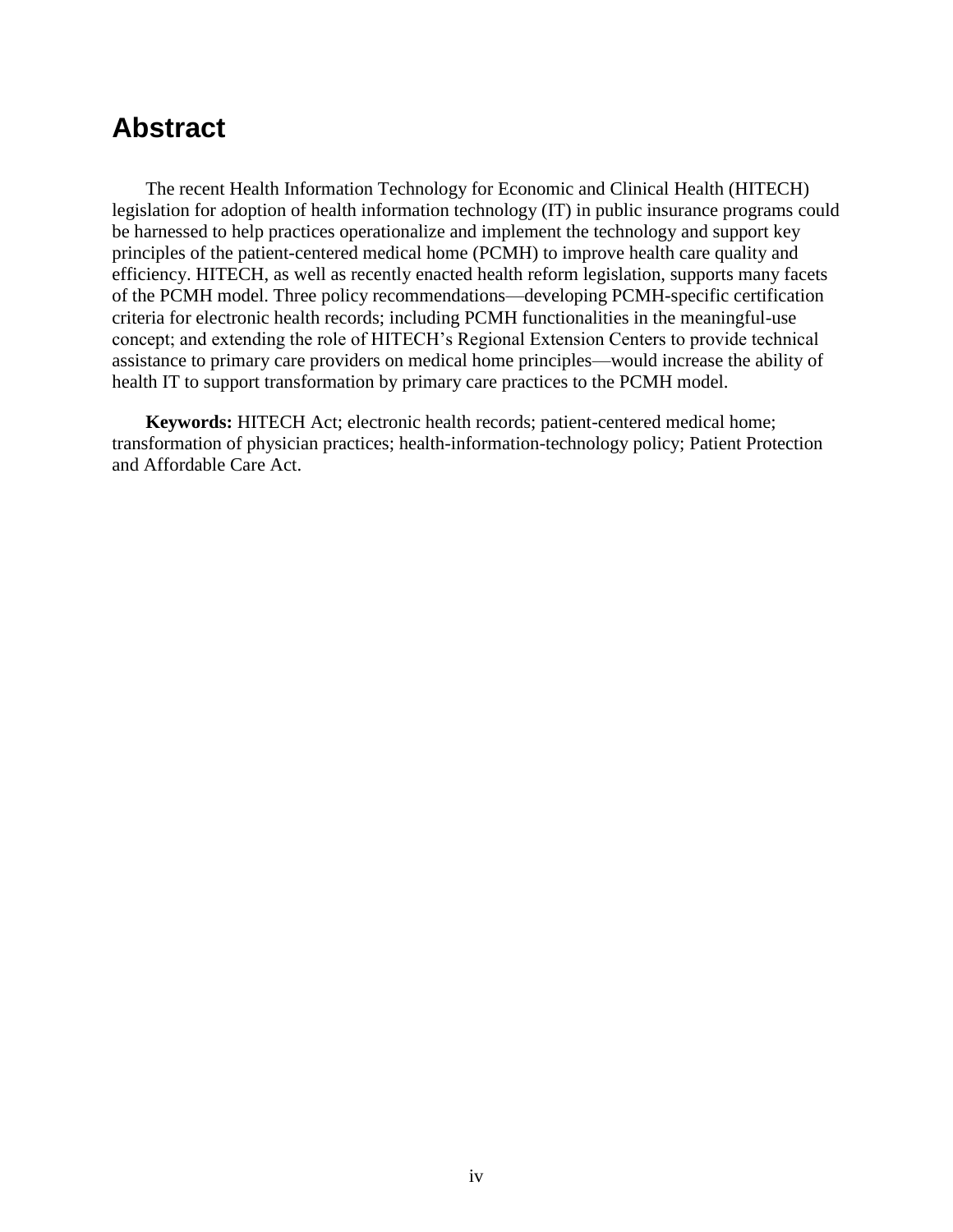# **Contents**

| The Potential Role of Health IT in Improving Primary Care Through Support of the Medical |     |
|------------------------------------------------------------------------------------------|-----|
|                                                                                          |     |
| How Health IT Might Support Primary Care Practices Acting as Medical Homes 3             |     |
| Recent Experience With the Implementation of EHRs in Ambulatory Care Settings            |     |
| Early Lessons Learned From Implementation: Practices Need Assistance Adopting            |     |
| The Potential Role of the HITECH Stimulus Funding To Help Practices Become               |     |
|                                                                                          |     |
| Improve Quality, Safety, and Efficiency, and Reduce Health Disparities14                 |     |
|                                                                                          |     |
|                                                                                          |     |
|                                                                                          |     |
|                                                                                          | .20 |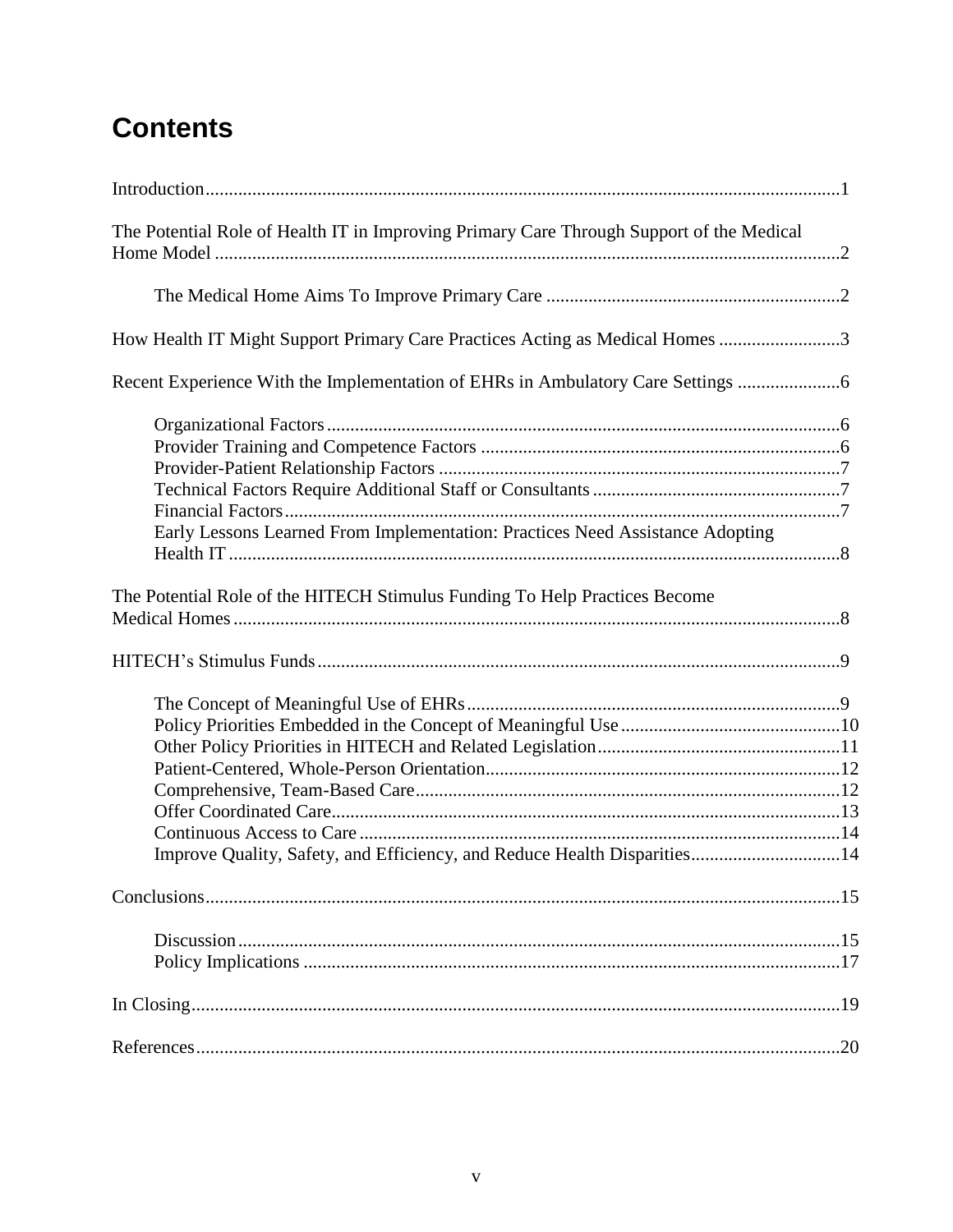## **Tables**

| Table 1. Medical Home Principles, Technological Capabilities for Supporting the PCMH<br>Model, Required Health IT Functionalities, and Illustrative Health IT Applications 5 |
|------------------------------------------------------------------------------------------------------------------------------------------------------------------------------|
| Table 2. Goals for EHR Systems in 2011, 2013, and 2015, by Medical Home Principle and                                                                                        |
| Table 3. Medical Home Principles by HITECH Programs and Other Legislation That Could                                                                                         |
| Table 4. Potential Unintended Consequences of the HITECH Act and Their Relation to the                                                                                       |
| Table 5. Potential Policy Actions That Could Facilitate Practices' Adoption of the PCMH Model                                                                                |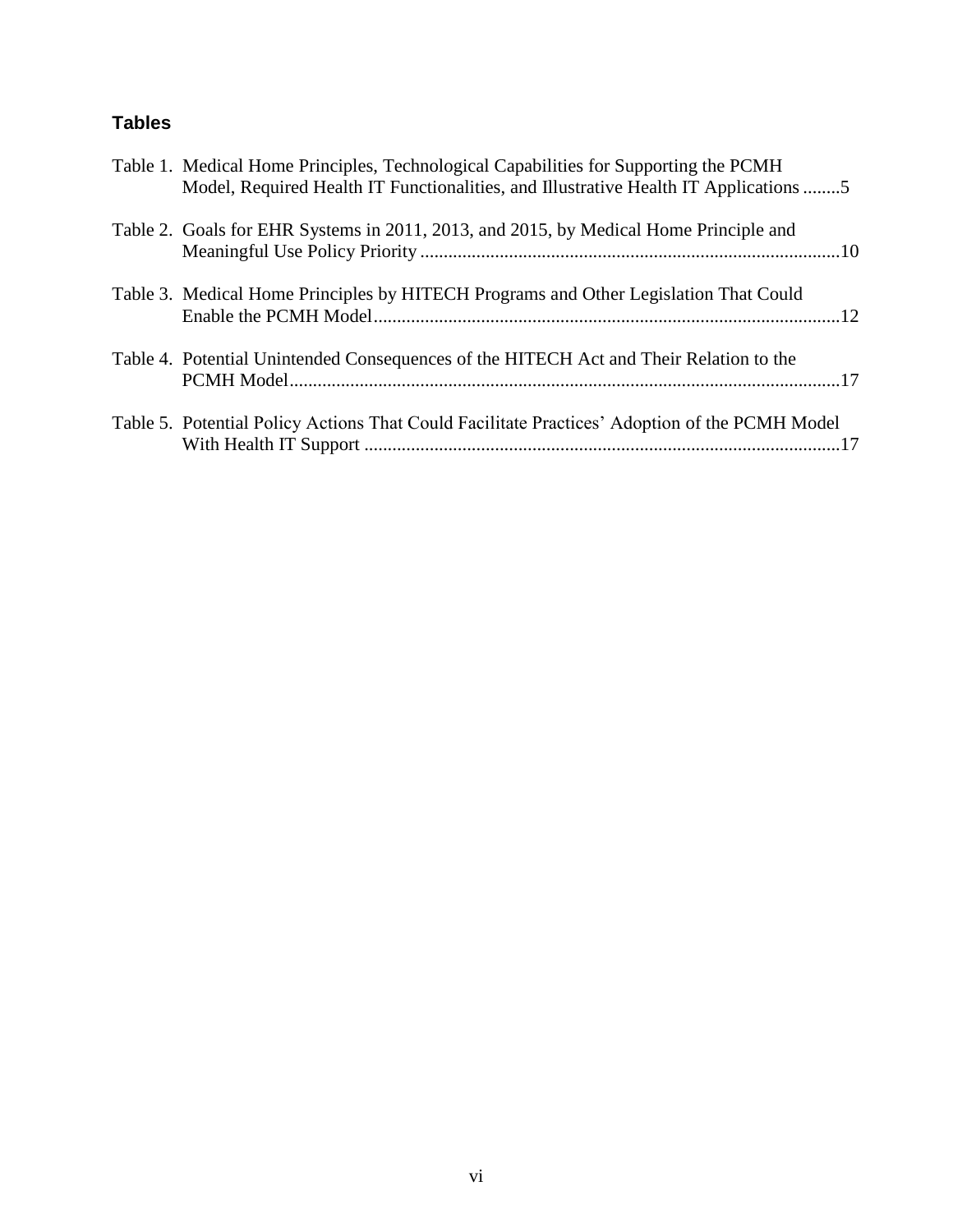## **Introduction**

The patient-centered medical home (PCMH) is a promising model of care that aims to strengthen the primary care foundation of the health care system by reorganizing the way primary care practices provide care.<sup>1,2</sup> Rapidly emerging interest in the PCMH model reflects a growing recognition that the U.S. health care system has become highly fragmented, with advances in medical technology and increased specialization leading to an erosion of primary care and care coordination.<sup>3</sup> In addition, recent evidence shows that areas with fewer primary care providers are plagued by higher health care costs and, perversely, lower-quality care.<sup>4-9</sup> Furthermore, low payment for primary care, together with the heavy demands on its workforce, are leading fewer medical school residents to select primary care.<sup>10-14</sup> Policymakers and others hope that reorganizing primary care into medical homes and increasing payments will help rebalance the system and reconfigure it in ways that improve patient and provider satisfaction, control costs, and improve quality.<sup>15-19</sup> Stakeholders, including Federal and State agencies, insurers, providers, employers, and patient advocacy organizations, are striving to refashion the landscape of primary care in this country through medical home demonstrations and pilots.<sup>20-28</sup>

Adoption of the PCMH model calls for fundamental changes in the way many primary care practices operate, including adoption of health information technology (IT) both for internal processes and for connecting the practice with its patients and with other providers. Health IT has been promoted as a "disruptive innovation" that offers tremendous promise for transforming health care delivery systems, including primary care.<sup>29</sup> The Health Information Technology for Economic and Clinical Health (HITECH) Act of the American Recovery and Reinvestment Act of 2009 (ARRA) allocated \$19.2 billion to promote the adoption of use of health IT by eligible providers who serve patients covered by Medicare and Medicaid. In addition, the use of technology is rewarded, and in some cases required, for primary care practices to qualify to be medical homes for both public and private initiatives.<sup>30-32</sup> As substantial investments are being made to advance both the medical home model and IT adoption, understanding how best to promote adoption of health IT in a way that fosters improved primary care delivery is important.

The first half of this paper discusses the potential role the HITECH Act in general, and health IT in particular, can play in improving primary care through support of the PCMH model. It does not assess whether the PCMH or health IT can improve quality and reduce costs. The first half describes (1) the medical home model; (2) examines how health IT can support specific features of the medical home model for providers and potentially improve patient care; and (3) highlights the barriers and facilitators to health IT adoption and improved delivery of care by primary care practices as revealed in the literature. The second half of the paper describes how the HITECH programs, as well as other related legislation, may address these barriers and ways they may need to be supplemented to better support practices as they seek to provide improved primary care.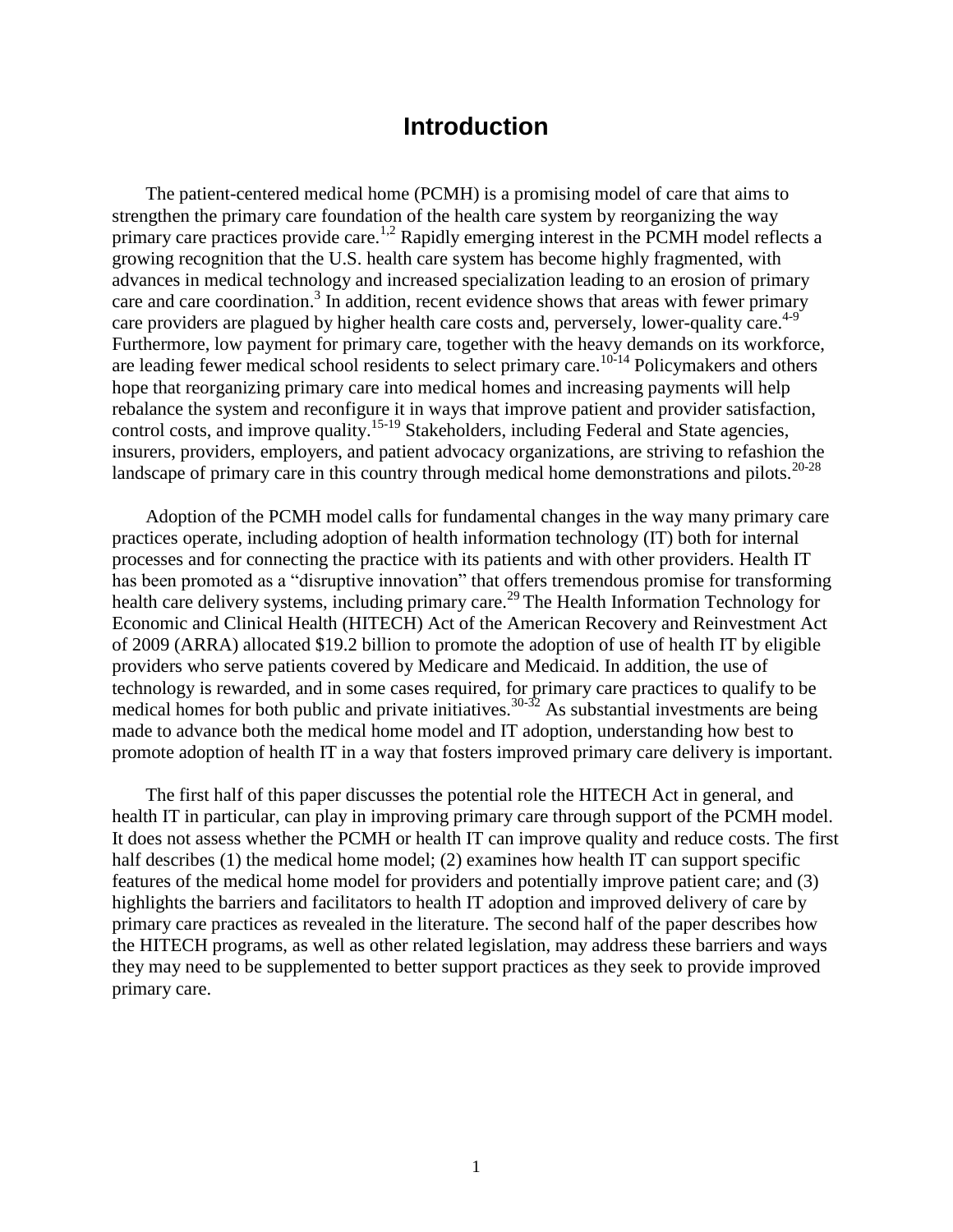## **The Potential Role of Health IT in Improving Primary Care Through Support of the Medical Home Model**

## **The Medical Home Aims to Improve Primary Care**

The medical home model is a promising approach to improve primary care by requiring that primary care practices deliver care differently. While individual definitions of the medical home as a model of the organization of primary care vary, all agree that the medical home encompasses five principles:

- 1. A patient-centered orientation toward the "whole person" that requires understanding the patient's and the family's preferences and providing the patient's entire range of care needs
- 2. **Comprehensive, team-based care,** which relies on a team of providers that might include physicians, nurses, pharmacists, nutritionists, social workers, information technology specialists, and practice managers, to meet the patient's care needs
- 3. **Care coordinated** and/or integrated across all elements of the complex health care system (both medical and behavioral health care), including specialists, hospitals, and skilled nursing facilities; home health workers; community services and supports; and the panoply of other providers who see the patient
- 4. **Continuous access to care,** with shorter waits to get appointments, enhanced hours, and alternative methods of communication such as E-mail and telephone
- 5. **A systems-based approach to quality and safety,** some important aspects of which are (a) the practice uses evidence-based medicine and clinical decision-support tools to guide decisionmaking, (b) the practice and patients and families participate in performance measurement and improvement, (c) patient satisfaction is measured and acted upon, and (d) the practice participates in population health and management

The Agency for Healthcare Research and Quality (AHRQ) also emphasizes the central role of health IT in successfully operationalizing and implementing the key features of the PCMH, and supporting ongoing quality improvement, patient education, and enhanced communication as core PCMH activities.

Currently, private and public insurers and employers throughout the country are testing different models of what constitutes a medical home, and providing varying levels of technical assistance, wraparound supports, financial payments, and, in some cases, payment for improvements in process-of-care or clinical outcomes. These pilots, demonstrations, and programs are testing the effectiveness of the medical home model on the cost and quality of care, as well as on patient and provider satisfaction.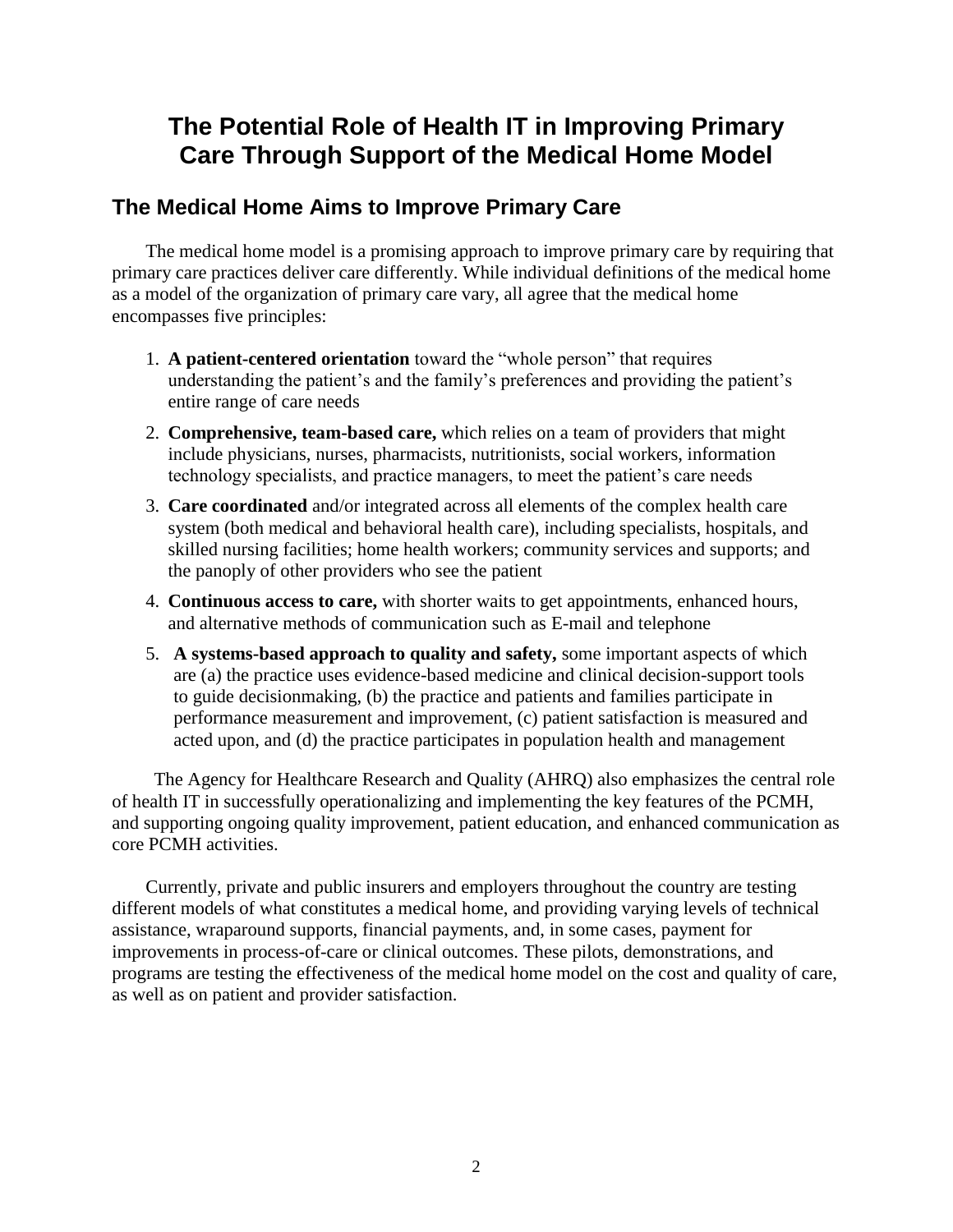## **How Health IT Might Support Primary Care Practices Acting as Medical Homes**

Although providers could implement the PCMH model without health IT, this technology can be a strong facilitator to the establishment of this model of care, as demonstrated by growing evidence of the impacts of health IT on quality of care.<sup>33</sup> However, it remains unclear how health IT will contribute in practice to enabling operation as a medical home.<sup>34</sup>

Available evidence on the ability of health IT to support the medical home is mixed. Some evidence suggests that it improves the cost-effectiveness, efficiency, quality, and safety of medical care delivery, although there is not yet strong, broad evidence of success.35-37 Critics of health IT, however, argue that "if you computerize an inefficient system, you will simply make it inefficient, faster," and have warned proponents of this technology to resist "magical thinking"– that is, the belief that health IT alone will positively transform primary care delivery systems.<sup>38,39</sup>

To avoid these pitfalls, experts have argued that, rather than identify health IT as a solution to the problem of transforming practices into medical homes, a more realistic and fruitful approach is to identify the specific health IT capabilities that could help practices become successful medical homes.<sup>40</sup>

Among the different IT applications for health care, policy experts envision electronic health record (EHR) systems as the cornerstone of health care transformation. These systems vary widely on the functionalities they offer, as well as across care settings and the provider's specialties. An EHR system typically consists of the following four sets of functionalities (and subfunctionalities):

- **Electronic Clinical Documentation:** patient demographics, provider notes, nursing assessments, problem lists, medication lists, discharge summaries, and advanced directives
- **Results to View:** laboratory reports, radiology reports, radiology images, and consultant reports
- **Computerized Provider Order Entry (CPOE):** laboratory tests, radiology tests, medications, consultation requests, and nursing orders
- **Decision Support:** clinical guidelines, clinical reminders, drug-allergy alerts, drug-drug interactions alerts, drug-laboratory interactions alert, and drug dosing support

As the Office of the National Coordinator for Health Information Technology (ONC) at the U.S. Department of Health and Human Services defines it, a *basic* EHR system includes only electronic clinical documentation (except advance directives); viewing of laboratory and radiology reports, and of test results; and medication CPOE. In contrast, a *comprehensive* EHR system includes all the functionalities and subfunctionalities listed above.<sup>41</sup> These definitions are likely to change soon as recent health IT rules on the use of EHRs, certification, and standards are finalized.<sup>42</sup> Likewise, as the functional model for EHRs evolves from an integrated, standalone system to modular functionalities for PCs, Web-based systems, and smart phones, the typology above could become irrelevant.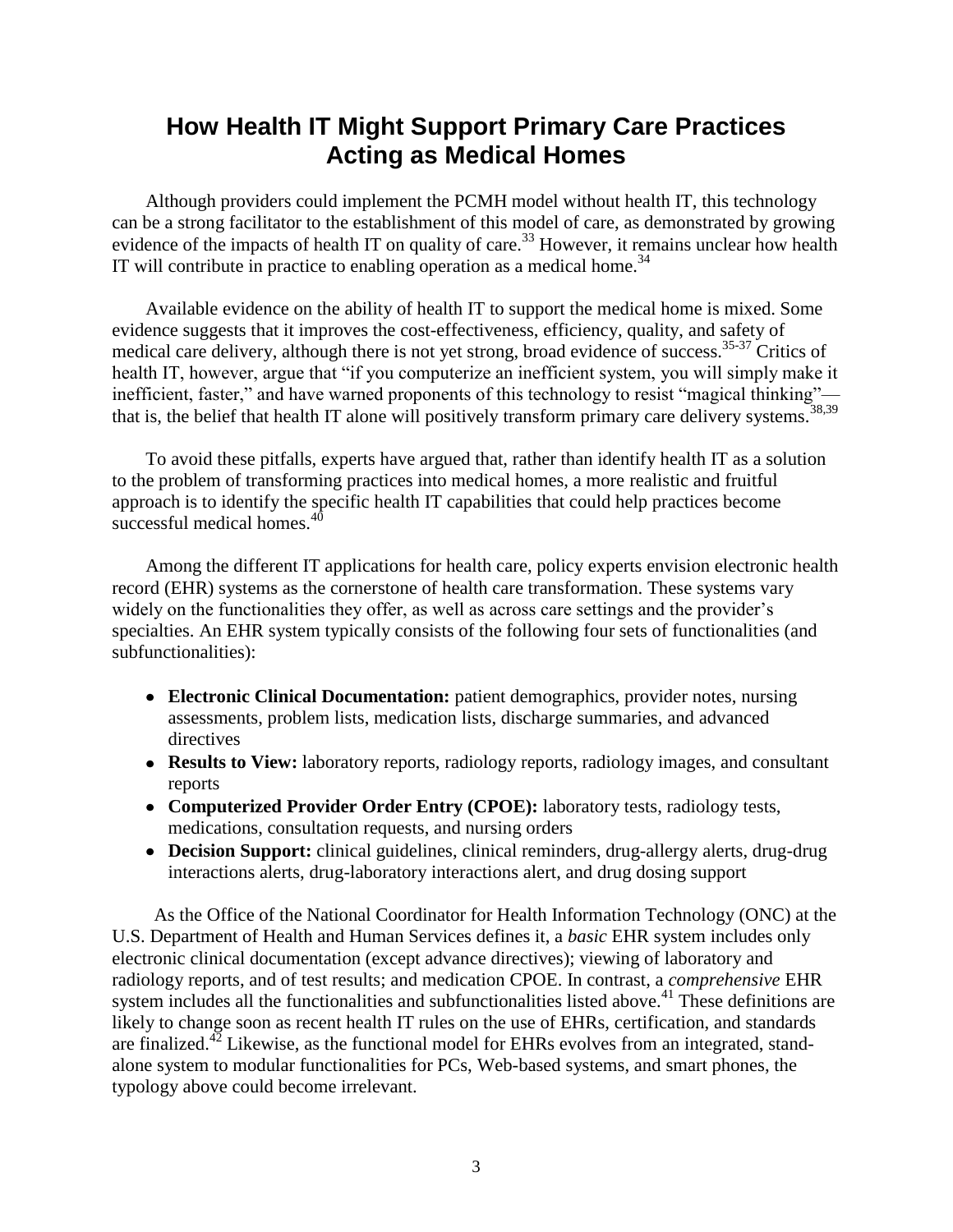The appropriate use of two other technologies could also help transform health care. First, personal health records (PHRs), which are owned by the patient, typically document electronically (1) health and demographic information, including medical and behavioral health contacts and health insurance information; (2) drug information; (3) family health history; (4) a patient diary or journal; and (5) documents and images. PHRs are the patient counterpart to EHRs, although EHRs are far more common right now and are receiving the bulk of attention from Federal and State government, as well as the private sector. If adopted more broadly, PHRs have the potential to help primary care providers empower patients, and enhance the continuity of care provided, important determinants of health care transformation.

Second, telemedicine systems typically include the following functionalities: (1) remote clinical monitoring; (2) videoconferencing; (3) Web-based educational materials; (4) chat rooms; and (5) patient-provider communications in an integrated and secure environment. The use of this technology for patient care is growing rapidly as a viable option to improve access to care for patients who live in remote areas or are institutionalized, as well as to deliver confidential services, such as mental health care. Telemedicine also is gaining traction in Federal and State government, and in the private sector. This technology can make appropriate health care more accessible. Presumably, the content of care provided through telemedicine, as well as more traditional means, would be documented in the EHR, enhancing its value.

Experts in the development of the PCMH model have identified five capabilities that health IT in general, and EHRs in particular, would need to have to support the PCMH model: (1) collect, store, manage, and exchange relevant personal health information; (2) allow communication among providers, patients, and the patients' care teams for care delivery and care management; (3) collect, store, measure, and report on the processes and outcomes of individual and population performance and quality of care; (4) support providers' decisionmaking on tests and treatments; and (5) inform patients about their health and medical conditions, and facilitate their self-management with input from providers. Table 1 shows a crosswalk of the five medical home principles, the technological capabilities, the general functionalities required of the technology, and an illustrative list of the applications capable of supporting the PCMH model.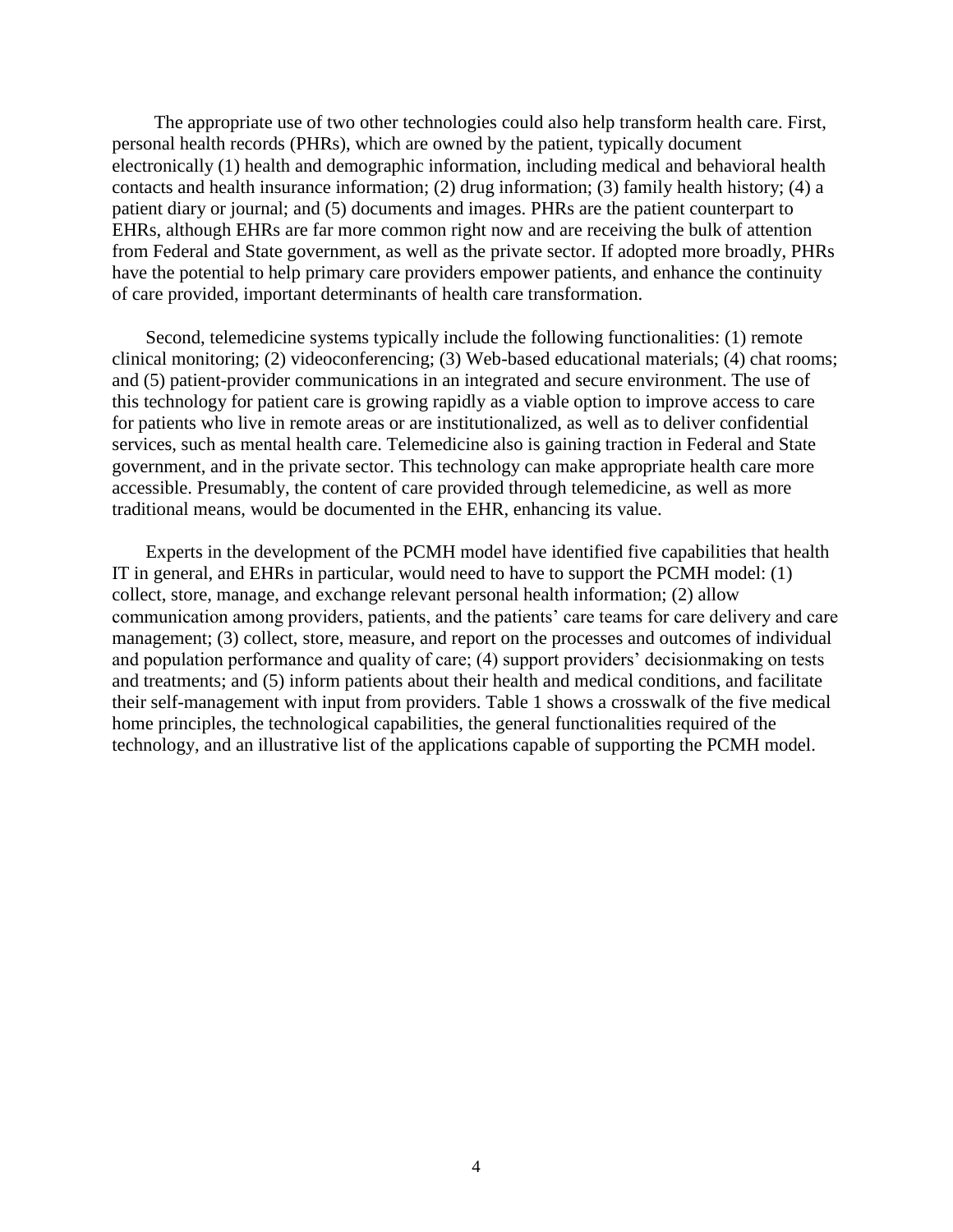| <b>Medical Home</b>                                |                                                                                                                                                                                                                                                                         |                                                                                                                                                                                                                                                                       | Examples of Health IT                                                                                                                                      |
|----------------------------------------------------|-------------------------------------------------------------------------------------------------------------------------------------------------------------------------------------------------------------------------------------------------------------------------|-----------------------------------------------------------------------------------------------------------------------------------------------------------------------------------------------------------------------------------------------------------------------|------------------------------------------------------------------------------------------------------------------------------------------------------------|
| Principle                                          | <b>Technological Capability</b>                                                                                                                                                                                                                                         | <b>Required Health IT Functionality</b>                                                                                                                                                                                                                               | Applications                                                                                                                                               |
| Patient-centered,<br>whole-person<br>orientation   | - Uniquely identify patients,<br>including language<br>preferences<br>- Identify the patients' care<br>preferences and preferred<br>learning mode, and<br>facilitate their self-<br>management with input<br>from providers                                             | - Access to patient health records<br>and preferences<br>- Support for patient self-<br>management                                                                                                                                                                    | - EHRs<br>- PHRs<br>- Telemedicine                                                                                                                         |
| Comprehensive,<br>team-based care                  | - Collect, store, manage,<br>and exchange relevant<br>general medical and<br>behavioral health<br>information                                                                                                                                                           | - Collect standardized, accurate,<br>and essential data elements<br>- Facilitate medication<br>reconciliation<br>- Allow registry views for<br>monitoring by patients                                                                                                 | - EHRs<br>- PHRs<br>- Patient registries<br>- Telemedicine                                                                                                 |
| Coordinated care                                   | - Collect, store, manage,<br>and exchange relevant<br>general medical and<br>behavioral health<br>information                                                                                                                                                           | The above, plus:<br>- Support care coordination<br>- Incorporate data from outside<br>systems<br>- Allow linking to other resources                                                                                                                                   | - EHRs<br>- PHRs<br>- Patient registries<br>- Telemedicine                                                                                                 |
| Continuous access to<br>care                       | - Communication among<br>practice team and patients                                                                                                                                                                                                                     | - Allow access via secure Web<br>portal, E-mail, or PHR                                                                                                                                                                                                               | - Web portals<br>- Secure E-mail<br>- PHRs<br>- Telemedicine                                                                                               |
| Systems-based<br>approach to quality<br>and safety | - Collect, store, measure,<br>and report on the<br>processes and outcomes<br>of individual and population<br>performance and quality of<br>care<br>- Uniquely identify patients<br>in the practice<br>- Support providers'<br>decisionmaking on tests<br>and treatments | - Allow automated quality<br>measurement<br>- Allow improved interfaces with<br>public health services<br>- Allow outcomes evaluation<br>- Allow evidence-based CDS at<br>the point of care<br>- Allow risk stratification of patients<br>for performance measurement | - EHRs<br>- Patient and population<br>registries<br>- Pay-for-performance<br>outcomes databases<br>- Telemedicine<br>- PHRs with decision<br>support tools |

#### **Table 1. Medical home principles, technological capabilities for supporting the PCMH model, required health IT functionalities, and illustrative health IT applications**

Source: Mathematica's adaptation from the Patient-Centered Primary Care Collaborative, 2009, pp. 7-14. Key: CDS = clinical decision support; EHR = electronic health record; PHR = personal health record.

In sum, comprehensive EHRs, and to a lesser extent basic EHRs, can support the medical home in important ways. Likewise, PHRs can support all five medical home principles, though given the Federal Government's overwhelming focus on EHRs, this technology is unlikely to reach widespread dissemination and acceptance soon. Other, less-sophisticated technologies, such as patient population registries, can also address some of the medical home principles at relatively low cost. Thus, the question is how practices are currently implementing health IT, and particularly EHRs, so policymakers can better understand what support practices need to ensure that it contributes to the PCMH.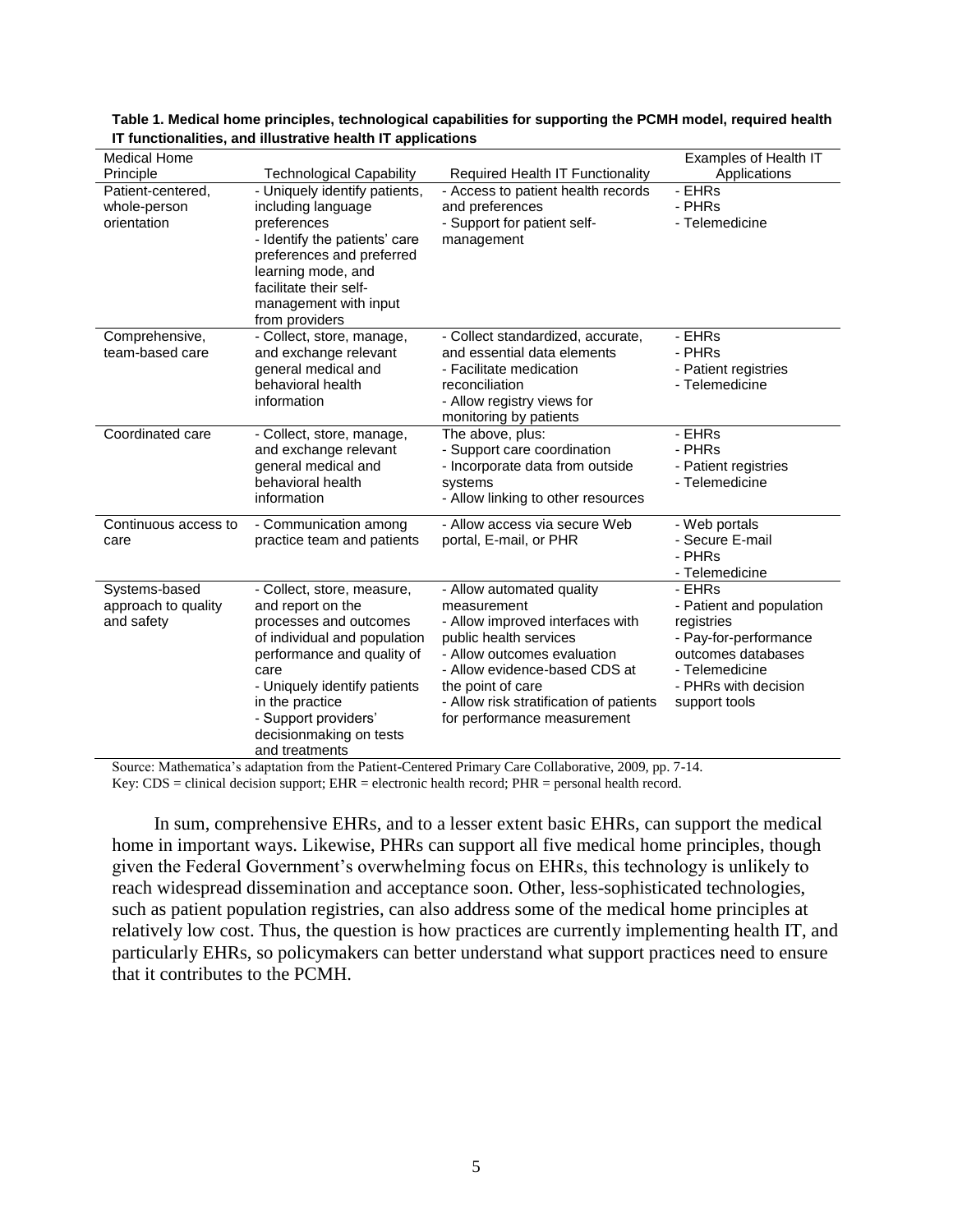## **Recent Experience With The Implementation of EHRs in Ambulatory Care Settings**

The promise of health IT is substantial and widely touted.<sup>43</sup> However, "going all-digital is easier said than done" for many providers, particularly those in solo or small (five or fewer physicians) practices, which represent 78 percent of office-based primary care physicians.<sup>44,45</sup> Critics have argued that EHRs should "not be seen as a cure-all," and have supported their arguments by documenting widely publicized health IT implementation flaws in different care settings.<sup>46,47</sup> In contrast, proponents of health IT point to the evidence from a growing number of providers who have implemented full-featured EHR systems in their practices and who, after a difficult transition that included strong initial resistance from providers, high costs, and decreased productivity, do not want to go back to the old system and lose improvements in efficiency, reductions in costs, and increased patient satisfaction.<sup>48</sup>

This section examines several factors influencing the adoption of an EHR system by practices in the real world, including lessons learned, to illustrate the barriers and challenges involved in adopting an EHR. The goal is to identify what types of health IT–related supports primary care practices, small and large, need to convert into a PCMH.

#### **Organizational Factors**

At the core of EHR implementation, as well as transformation to PCMH, is the redesign of workflows. Computer systems embody the implicit assumptions of their creators about how work is done and by whom.<sup>49</sup> System vendors often make assumptions about the capabilities of the practice, such as the existence of dedicated IT staff, as well as the support of administrative staff for reorganizing workflow according to the operational assumptions embedded in the system in question. However, the day-to-day operations of practices are guided by other assumptions, which reflect the knowledge and experience that physicians and staff have accumulated over many years, and may reflect the desired goal of providing team-based care. The introduction of an EHR system often results in a clash of these assumptions and cultures about who should do certain tasks and when. For off-the-shelf systems, practice workflows may have to be reconfigured a short time after EHR installation, which has been equated to "redesigning an airplane in flight."<sup>50</sup> Furthermore, physicians may resent EHRs when the workflow reorganization results in a loss of professional autonomy due to the structural features of the system, such as when a clinical-decision-support subsystem results in numerous interruptions to the physician's decisionmaking process, as well as to the physician-patient interaction during an encounter. Likewise, EHR systems may pose a threat to the practice's culture of collaboration, particularly if individual clinicians did not buy into the EHR-adoption decision made for the practice.

## **Provider Training and Competence Factors**

One of the most important barriers to EHR implementation is the disparity in IT dexterity among clinicians and staff, even within the same practice. Consequently, vendors must tailor their EHR training to the broad range of IT experience in the practice, which is costly.<sup>51</sup>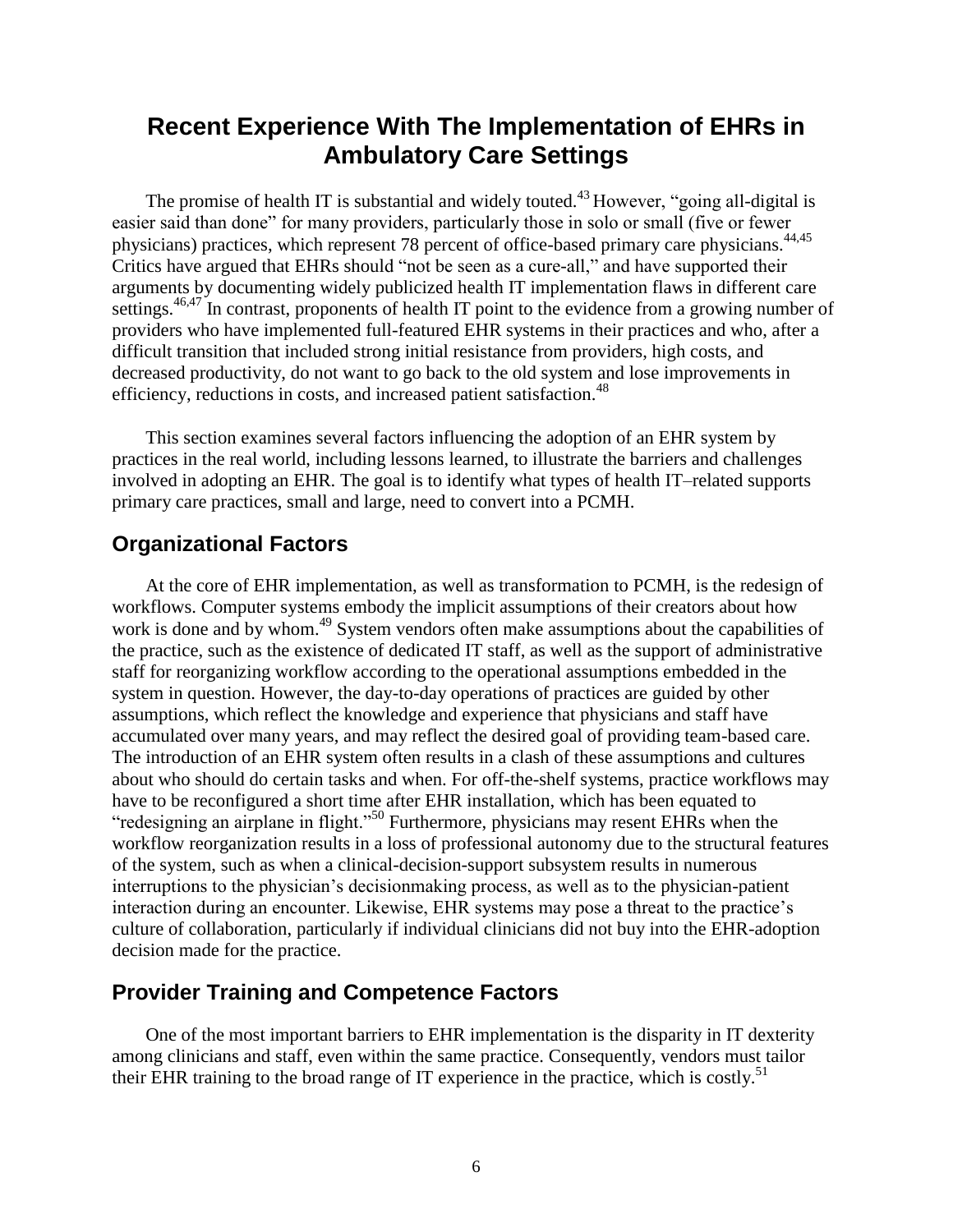Practice teams often work more hours and can see fewer patients during the transition because training requires that team members take time from their busy schedules, and many practices, particularly small ones, lack the redundancy to permit this. Furthermore, despite adequate training, studies suggest that EHR implementation can temporarily reduce productivity—with important financial implications for the practice—and can create a "culture" of blame" among staff if things are not going well.

#### **Provider-Patient Relationship Factors**

During the implementation period, EHRs typically result in longer workdays or fewer patients seen, or both.<sup>52</sup> Several studies report that many physicians using EHRs spend more time per patient for long periods after system implementation, sometimes spending "more time interacting with the computer than with the patients." In other words, the EHR can become "much like a third party to a conversation," with providers interacting more with the technology product than the patient, reducing patient satisfaction and the quality of the encounter.<sup>53-55</sup> Patients can eventually benefit from legible prescription or laboratory refill orders, clearer information about their treatment regimens, and the reduced time and effort required to ensure that tests results and clinical documentation have been shared with their other providers. However, getting to that point typically follows a period of great burden and stress for clinicians and practice staff, and for the patients themselves.<sup>56</sup>

#### **Technical Factors Require Additional Staff or Consultants**

Most current EHR systems require the design and implementation of a complex computer network that has to be supported, maintained, and operated after hours by expensive staff. Even highly regarded, industry-leading EHR systems add complexity to practices' operations.<sup>57</sup> In addition, problems with system usability require that physicians and support staff take the time to learn effective ways to use the EHRs, potentially reducing the time they can spend on quality improvement.58-61 Although vendors offer technical support to practices, such services are costly, particularly for small practices and those treating underserved populations.

#### **Financial Factors**

Virtually all small and medium sized practices, and even some large ones, that have installed an EHR system, whether "off the shelf" or customized, complain of the high initial (hardware, software, installation, training, productivity loss) and ongoing (hardware upgrades and maintenance, software maintenance, IT staff and consultants, and refresher training) costs. For instance, recent estimates put the average initial EHR costs at \$44,000 per full-time-equivalent provider, and ongoing costs at an average of \$8,500 per provider per year.<sup>62</sup>

Added concerns include (1) the risk of investing in an EHR before official standards for exchange of medical data with other providers are fully developed; (2) purchasing a proprietary system from a vendor that subsequently goes out of business; (3) purchasing a technology whose business model could change rapidly, making the purchase obsolete (for example, integrated EHR systems evolving into modular systems); and (4) acting when there are a lack of incentives to incur the substantial costs of EHR implementation (as before the HITECH Act).<sup>63</sup> In contrast, the advantages of computerized systems may increase the practice's income: improved coding of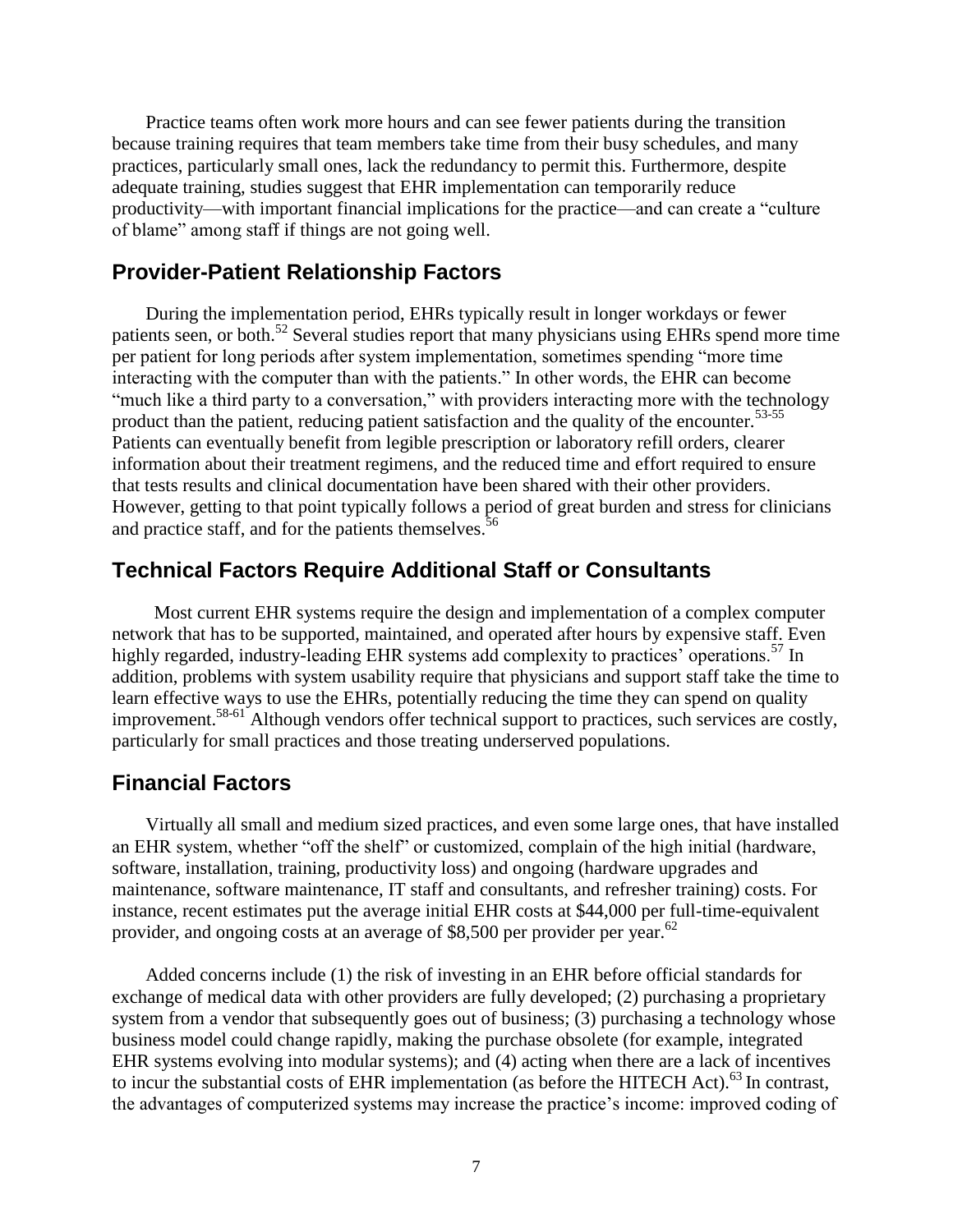procedures and services; savings on the costs of transcription due, in theory, to easier and faster preparation of patient notes; and streamlined billing to insurers.<sup>64,65</sup> However, it is unclear whether this added revenue will be enough to make up for the large initial and ongoing costs, in terms of both money and staff time, of running an EHR system.

#### **Early Lessons Learned From Implementation: Practices Need Assistance Adopting Health IT**

Most health IT innovators—that is, early implementers of EHR systems in small to mediumsized ambulatory care practices—agree that it is "naïve to assume that small practices will move [to adopt this technology] without a variety of support, one of which is certainly financial."<sup>66</sup> The challenge may be greater in community health centers and other safety net providers, where the financial and technical resources to launch and operate an EHR system are even scarcer than in practices serving patients with private insurance.<sup>67</sup>However, safety-net providers also seem to have better access to other funding streams, such as foundations or government grants and technical assistance than equivalent private practices.

Advances in the adoption and use of EHRs in primary care require financial and technical support from the Federal Government, professional associations, and foundations to address the barriers to successful adoption described above. Furthermore, this support is central for the adoption of the PCMH model in primary care practices, because ineffective adoption of health IT, and in particular EHRs, often creates outcomes in direct conflict with specific principles of medical homes. For instance, the patient-centered, whole-person principle could be compromised if providers spend more time dealing with the technology than with the patient. Likewise, the coordinated-care principle could be compromised if EHR-interoperability is difficult to achieve or slow to implement because providers do not trust that data exchanges with other providers are secure. Finally, the comprehensive, team-based-care principle could be compromised if EHRs codify workflows and roles or decrease direct communication between team members. The next section discusses the Federal Government's current plans.

## **THE POTENTIAL ROLE OF THE HITECH STIMULUS FUNDING TO HELP PRACTICES BECOME MEDICAL HOMES**

Adoption of health IT in the United States is highly variable, and the nation is well behind the progress made in other countries.<sup>68-70</sup> Recognizing the unrealized potential surrounding health IT to improve the quality and delivery of health care, Congress passed the HITECH Act as part of ARRA to promote the adoption of health IT.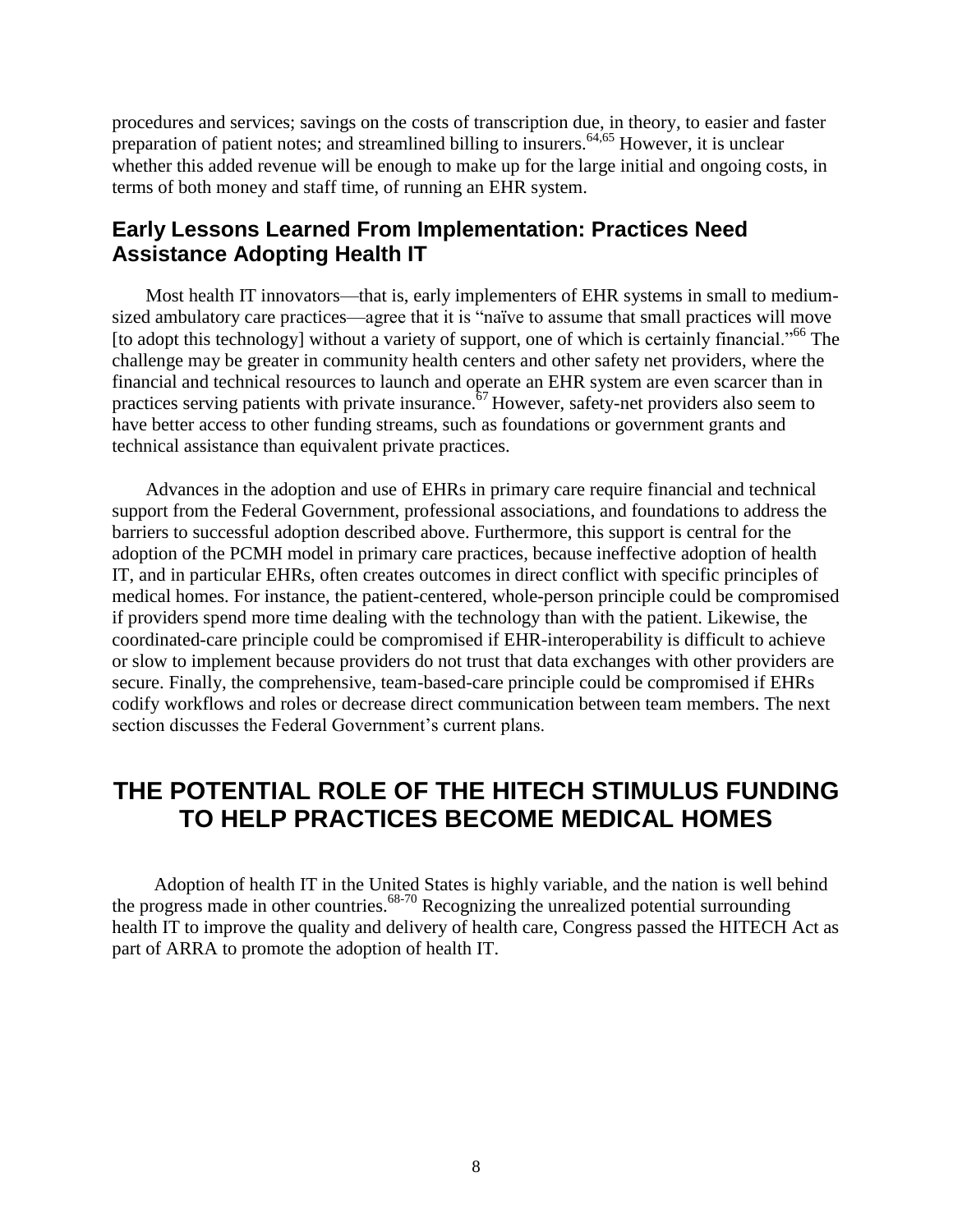#### **HITECH's Stimulus Funds**

The HITECH legislation contains a broad menu of measures to promote health IT adoption. The bulk of these funds are targeted to eligible providers serving Medicare fee-for-service beneficiaries, who can receive a total maximum of \$41,000 each (\$44,000 for those who adopt early, in 2011) over 4 years through Medicare Part B if they adopt and "meaningfully use" certified EHRs beginning in 2011.\* Incentive payments are phased out over time and, beginning in 2015, replaced by financial penalties for providers not using certified EHRs. In addition, HITECH authorizes a 100 percent Federal match (Federal Financial Participation) for State payments to certain qualifying providers serving Medicaid patients who acquire and use certified EHRs. Furthermore, HITECH includes provisions that expand the current privacy and security requirements under the Health Insurance Portability and Accountability Act (HIPAA). Finally, the Act funds a variety of grants (1) to States, to promote health IT adoption and create loan funds for providers to procure and implement health IT; (2) to academic institutions, to include health IT in clinical curricula; and (3) to various organizations, to promote educational outreach and technical support to assist in the adoption of health IT.<sup>71,72</sup> As of this writing, most of the mandated HITECH programs were still under development or in early implementation.

#### **The Concept of Meaningful Use of EHRs**

This section discusses HITECH's centerpiece—meaningful use of EHRs—because the disbursement of the bulk of the stimulus funds for adoption and use of the technology hinges on this concept and will affect HITECH's support of practices becoming medical homes. In the months since ARRA was signed into law, there has been much debate over the definition of "meaningful use" of EHR systems, a key concept for deciding how the stimulus funds shall be allocated among eligible providers. This debate has generated numerous proposals made by provider and health IT professional organizations to ONC, and hearings held by ONC's HIT (Health Information Technology) Policy Committee and the National Committee on Vital and Health Statistics Executive Subcommittee, among others. The Centers for Medicare & Medicaid Services (CMS) released draft regulations for the definition and operationalization of the meaningful-use concept on January 13, 2010, beginning a 60-day commenting period after which CMS will issue final regulations. These regulations are expected by late summer 2010. The HITECH Act specifies two criteria for defining meaningful use of EHRs: (1) demonstrating to the satisfaction of the Secretary the use of a *certified EHR technology in a meaningful manner* (emphasis added), including e-prescribing and using a health information exchange to improve health care quality; and (2) using such certified EHR technology to report on clinical quality measures, as selected by the Secretary.

Most organizations and stakeholders agree that the requirements for meaningful use of EHRs by practices should include (1) the use of a certified EHR, (2) use of a health information exchange, (3) use of e-prescribing, and (4) demonstrated reporting of quality and patient safety data to CMS. There is also consensus that there should be incremental introduction of meaningful-use requirements, and all stakeholders emphasize that meaningful use should focus on information stored in the EHR, not on the technology itself.<sup>73-76</sup>

**<sup>\*</sup>**The legislation also includes incentive payments for hospitals through Medicare Part A to eligible acute-care hospitals that are meaningful users of EHRs.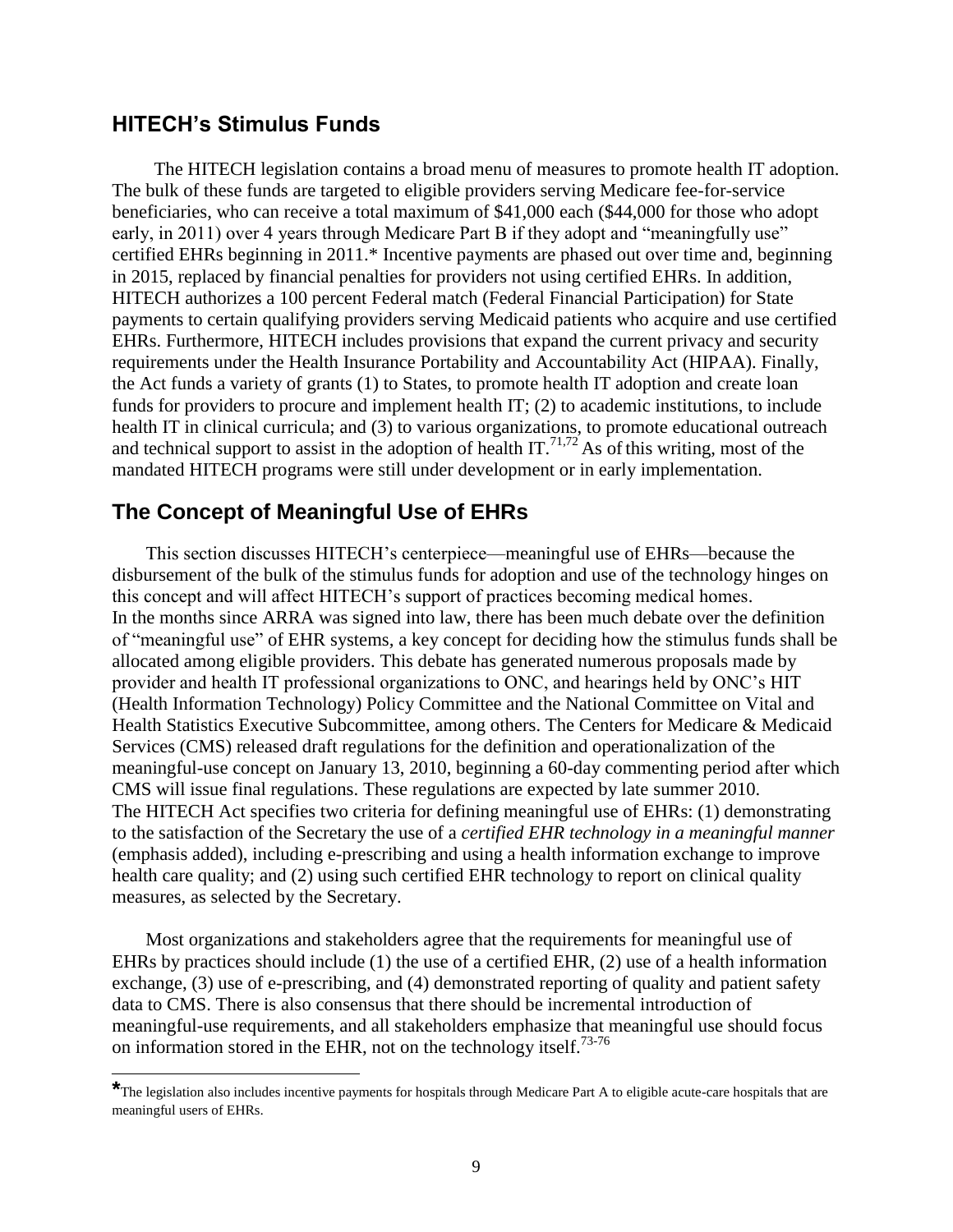## **Policy Priorities Embedded in the Concept of Meaningful Use**

The HITECH-created HIT Policy Committee has provided recommendations to ONC on how to define the concept of meaningful use.<sup>77</sup> These recommendations assume an incremental evolution between 2010 and 2014, the target year for achieving the goal of meaningful use of certified EHRs for each person in the United States. These priorities set the goals for EHR systems at three different points in time (2011, 2013, and 2015), which correspond to the years for assessing meaningful use of an EHR system, not the years for qualifying for the incentive payments, and may be changed in subsequent regulations.

HITECH supports some, but not all, facets of the medical home (Table 2). Most notably, the core principle of comprehensive, team-based care and collaboration among staff within a practice is not explicitly covered by the meaningful-use concept. Also, the requirements do not address continuous access to care in terms of shorter wait times (but they do support patientprovider communications via E-mail). These two omissions may be addressed by the meaningful-use regulations (which have not been announced yet), or upcoming health reform legislation. Another potential limitation is that while practices are required to submit data electronically to public health agencies, it is unclear whether the agencies will have the capabilities to receive and process the information.<sup>78</sup>

|                                                  |                                          | Period for Assessing Meaningful Use of EHRs                                                                                                                                          |                                                                                                                                                                                                                                  |                                                                                                            |
|--------------------------------------------------|------------------------------------------|--------------------------------------------------------------------------------------------------------------------------------------------------------------------------------------|----------------------------------------------------------------------------------------------------------------------------------------------------------------------------------------------------------------------------------|------------------------------------------------------------------------------------------------------------|
| Medical Home<br>Principle                        | Meaningful-Use<br><b>Policy Priority</b> | 2011                                                                                                                                                                                 | 2013                                                                                                                                                                                                                             | 2015                                                                                                       |
| Patient-centered,<br>whole-person<br>orientation | Engage patients<br>and families          | - Give patients secure<br>electronic access to<br>their health<br>information and<br>patient-specific<br>education resources<br>- Provide clinical<br>summaries at each<br>encounter | - Record patient<br>preferences (for<br>example, preferred<br>communication media<br>and treatment options)<br>- Incorporate data from<br>home monitoring devices<br>- Offer patients access to<br>PHR populated in real<br>time | - Give patients access<br>to self-management<br>tools and electronic<br>reporting on<br>experience of care |
| Comprehensive,<br>team-based care                | Not specified                            | - Not applicable                                                                                                                                                                     | - Not applicable                                                                                                                                                                                                                 | - Not applicable                                                                                           |
| Coordinated care                                 | Improve care<br>coordination             | - Perform medication<br>reconciliation,<br>especially when<br>patient moves from<br>one health care<br>setting or provider to<br>another                                             | - Retrieve and act on<br>electronic prescription fill<br>data<br>- Produce and share<br>electronic summary of<br>care record for every<br>transition in care                                                                     | - Access<br>comprehensive patient<br>data from all available<br>sources                                    |

| Table 2. Goals for EHR systems in 2011, 2013, and 2015, by medical home principle and meaningful use |  |
|------------------------------------------------------------------------------------------------------|--|
| policy priority                                                                                      |  |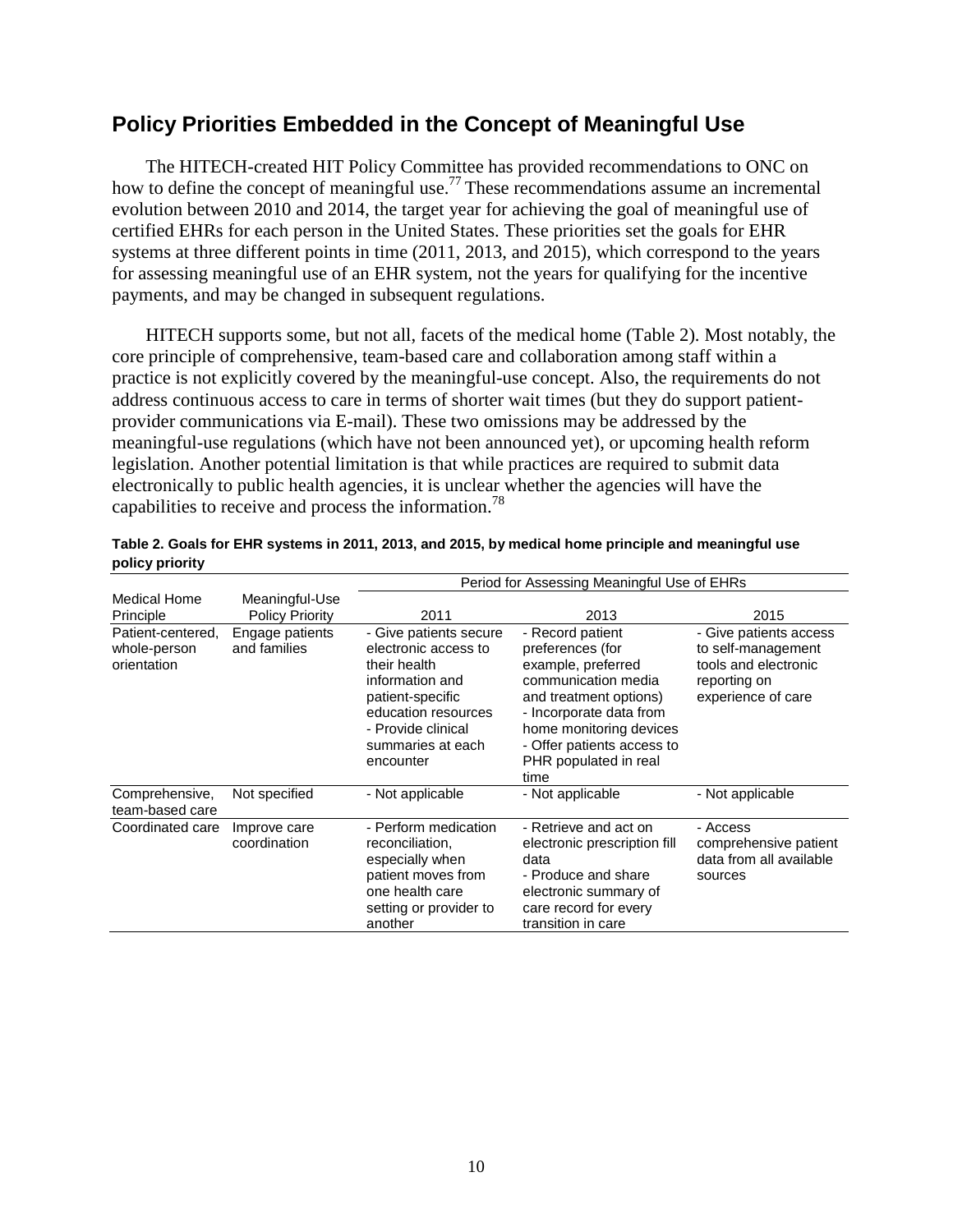| Period for Assessing Meaningful Use of EHRs        |                                                                                      |                                                                                                                                                                                                                                                                                                                                                                                                   |                                                                                                                                                                                                                                                                                            |                                                                                                                                                                                                                                        |
|----------------------------------------------------|--------------------------------------------------------------------------------------|---------------------------------------------------------------------------------------------------------------------------------------------------------------------------------------------------------------------------------------------------------------------------------------------------------------------------------------------------------------------------------------------------|--------------------------------------------------------------------------------------------------------------------------------------------------------------------------------------------------------------------------------------------------------------------------------------------|----------------------------------------------------------------------------------------------------------------------------------------------------------------------------------------------------------------------------------------|
| Continuous<br>access to care                       | Engage patients<br>and families                                                      | - None                                                                                                                                                                                                                                                                                                                                                                                            | - Provide secure patient-<br>provider messaging<br>capability<br>- Access for all patients<br>to a PHR populated in<br>real time with health data                                                                                                                                          | - None                                                                                                                                                                                                                                 |
| Systems-based<br>approach to<br>quality and safety | Improve quality,<br>safety, and<br>efficiency, and<br>reduce health<br>disparities   | - Use CPOE for all<br>orders<br>- Implement drug-<br>drug, drug-allergy,<br>and drug-formulary<br>checks<br>- Maintain lists of<br>allergies and<br>diagnoses<br>- Record pertinent<br>patient information<br>- Incorporate<br>laboratory test results<br>into EHR<br>- Report ambulatory<br>quality measures to<br><b>CMS</b><br>- Document each<br>encounter and check<br>insurance eligibility | - Use evidence-based<br>order sets<br>- Record family medical<br>history<br>- Manage chronic<br>conditions using patient<br>lists<br>- Use clinical decision<br>support at the point of<br>care<br>- Specialists report to<br>external disease or<br>device registries,<br>approved by CMS | - Achieve minimal<br>levels of performance<br>on quality, safety, and<br>efficiency measures<br>- Implement clinical-<br>decision support for<br>national high-priority<br>conditions<br>- Maintain medical<br>device interoperability |
|                                                    | Adequate private<br>and security<br>protection for<br>personal health<br>information | - Comply with HIPAA<br>privacy and security<br>rules and fair data-<br>sharing practices                                                                                                                                                                                                                                                                                                          | - Use summarized or de-<br>identified data when<br>reporting for public<br>health purposes                                                                                                                                                                                                 | - Provide patients with<br>accounting of<br>treatment, payment,<br>and health care<br>operations                                                                                                                                       |
|                                                    | Improve<br>population and<br>public health                                           | - Submit electronic<br>data to immunization<br>registries where<br>required and accepted<br>- Submit electronic<br>surveillance data to<br>public health agencies<br>according to<br>applicable law and<br>practice                                                                                                                                                                               | - Receive immunization<br>histories and<br>recommendations from<br>immunization registries<br>- Receive health alerts<br>from public health<br>agencies<br>- Provide de-identified<br>electronic surveillance<br>data to public health<br>agencies                                         | - Generate ad hoc<br>quality reports<br>- Automate real-time<br>surveillance<br>- Provide clinical<br>dashboards<br>- Use epidemiological<br>data derived from<br><b>EHRs</b>                                                          |

#### **Table 2. Goals for EHR systems in 2011, 2013, and 2015, by medical home principle and meaningful use policy priority (continued)**

Source: Mathematica's mapping of ONC's policy priorities and timeline (Health IT Policy Council Recommendations to National Coordinator for Defining Meaningful Use. Final August 2009) to AHRQ's medical home principles. Key: CMS = Centers for Medicare & Medicaid Services; CPOE = computerized provider order entry; EHR = electronic health record; HIPAA = Health Insurance Portability and Accountability Act; PHR = personal health record.

## **Other Policy Priorities in HITECH and Related Legislation**

Other HITECH provisions, as well as related Federal legislation, could support or hinder practice transformation to medical homes.<sup>79</sup> Though there is some uncertainty as to how statutes will ultimately be implemented, in some cases enough is known to make explicit the linkages and disconnects between the programs or regulations mandated by the legislation and the PCMH model. To this end, we summarize whether or not each of the medical home principles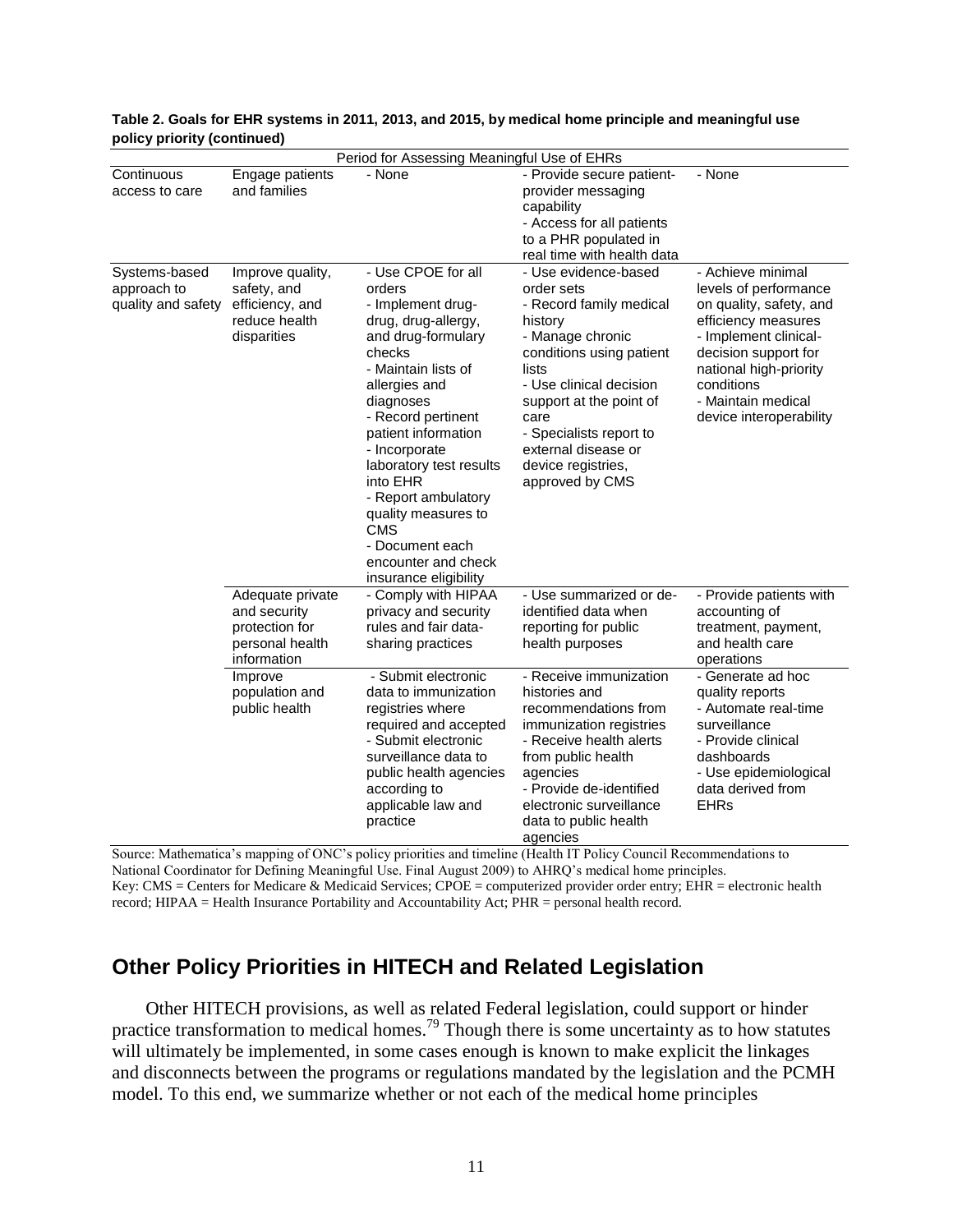(discussed in the previous sections) is covered by the corresponding HITECH programs, or others planned by health reform legislation (see Table 3).

| Medical Home Principle   | <b>HITECH Programs</b>               | Other Legislation                            |
|--------------------------|--------------------------------------|----------------------------------------------|
| Patient-centered, whole- | - SHARP Program                      | - None                                       |
| person orientation       | - Curriculum Development Centers     |                                              |
| Comprehensive, team-     | - Community College Consortia to     |                                              |
| based care               | Educate Health IT Professionals      |                                              |
| Coordinated care         | - State Health Information Exchange  | - Patient Protection and Affordable Care Act |
|                          | Program                              | (P.L. 111-148): Federal Coordinated Health   |
|                          | - Beacon Community Program           | Care Office within CMS; Community-based      |
|                          |                                      | Collaborative Care Network Program;          |
|                          |                                      | Allows pediatric medical providers to        |
|                          |                                      | organize as ACOs within Medicare             |
| Continuous access to     | - None                               | - None                                       |
| care                     |                                      |                                              |
| Systems-based            | - Regional Extension Centers Program | - Anti-kickback (Stark) safe-harbor          |
| approach to quality and  | - Beacon Community Program           | provisions                                   |
| safety                   | - State Health Information Exchange  | - Patient Protection and Affordable Care Act |
|                          | Program                              | (P.L. 111-148): Innovation Center within     |
|                          |                                      | CMS; Community-based Collaborative Care      |
|                          |                                      | Network Program                              |
|                          | - Extension of HIPAA provisions      | - HIPAA                                      |
|                          | - SHARP Program                      |                                              |
|                          | - Beacon Community Program           | - Patient Protection and Affordable Care Act |
|                          | - SHARP Program                      | (P.L. 111-148): National Prevention, Health  |
|                          |                                      | Promotion, and Public Health Council         |
|                          |                                      | - Task forces on Clinical Preventive         |
|                          |                                      | Services and Community Preventive            |
|                          |                                      | Services                                     |

**Table 3. Medical home principles by HITECH Programs and other legislation that could enable the PCMH model**

Key: ACO = accountable care organization; CMS = Centers for Medicare & Medicaid Services; HIPAA = Health Insurance Portability and Accountability Act; SHARP = Strategic Health IT Advanced Research Projects.

## **Patient-Centered, Whole-Person Orientation**

The health reform legislation does not include any direct action related to the medical home principle of whole-person orientation. However, if well implemented, the same HITECH programs described above under team-based care could support a whole-person orientation. Special attention would have to be given to support behavioral-health inclusion in this principle, since care for behavioral disorders and substance use is typically segregated from general medical care. Further, the ability to coordinate this care would be challenging, because the use of health IT by behavioral-care providers lags in comparison to that of medical care providers.

## **Comprehensive, Team-Based Care**

Two HITECH programs that could advance the policy objective of team-based care are (1) ONC's Strategic Health IT Advanced Research Projects (SHARP) Program, which will fund research focused on achieving breakthrough advances in "patient-centered cognitive support" for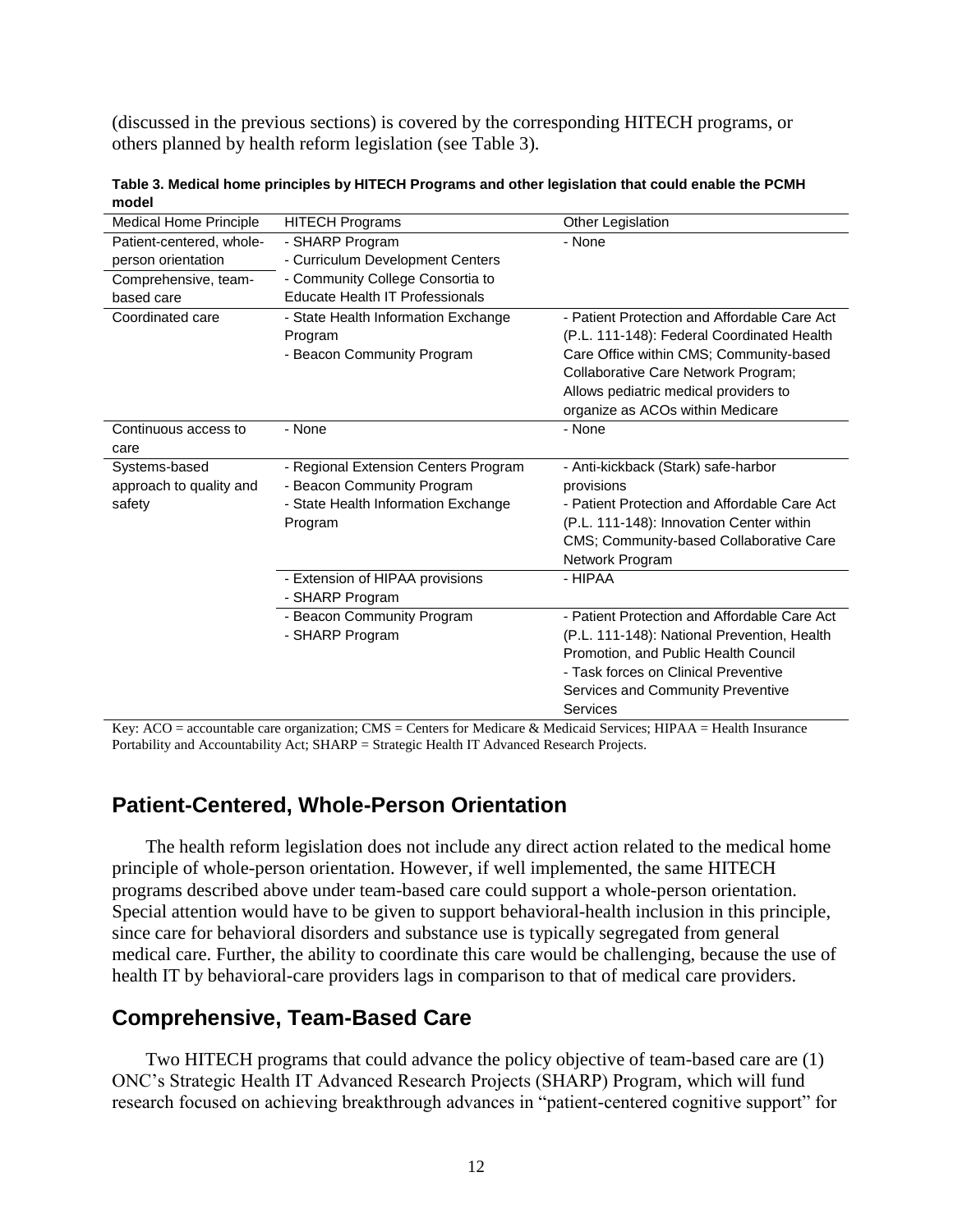providers; and (2) ONC's Community College Consortia to Educate Health IT Professionals, jointly with the Curriculum Development Centers Program, to integrate health IT into the clinical education of health care professionals.<sup>80</sup> These initiatives could be invaluable for offering wouldbe primary care providers detailed information about the medical home concept, how to operationalize it, and how health IT could support the building process. However, it is not yet clear whether these programs will explicitly support team-based care.

#### **Offer Coordinated Care**

HITECH does not include programs that would explicitly facilitate care coordination or integration across all elements of the complex health care system, as required by the medical home's corresponding principle (see Table 1). Indirectly, the legislation proposes measures to mitigate the risk that providers will develop their own computer silos that do not interact with those of other providers—that is, will not be interoperable—by fostering the adoption of health IT standards and the secure exchange and use of health information.<sup>81,82</sup> However, the legislation is silent about how primary care providers will be able to communicate with the practice's "medical neighborhood" (the other providers seen by the patients), either from a technical or a legal (agreement on data-sharing) perspective. These provisions also are likely to give new impetus to regional health information organizations, the entities working to establish data exchanges, most of which are funded through grants and large contributions from participating organizations.<sup>83</sup>

To develop health IT standards, HITECH established an HIT Standards Committee, which since its inception in spring 2009 has been making recommendations to ONC on these policies. In addition, HITECH Infrastructure Grants will be used by several Federal agencies to support the nationwide electronic exchange of health information in a secure, private, and accurate manner; develop an infrastructure for telemedicine; promote interoperability of clinical data repositories and registries; and develop technologies and best practices for protecting health information. All these are factors that could make it easier for practices to coordinate care across providers and settings, and to conduct the population-level health measurement and tracking needed to ensure a systems-based approach to quality, as required by the PCMH model. Finally, HITECH awarded planning and implementation grants to States or qualified State-designated entities to facilitate and expand the exchange of electronic heath information. Likewise, cooperative agreements have been awarded through the State Health Information Exchange Cooperative Agreement Program to States and qualified State Designated Entities to develop and advance mechanisms for information-sharing across the health care system.<sup>84</sup>

ONC's Beacon Community Program will provide funding to communities to demonstrate the "vision of the future" where hospitals, clinicians, and patients are "meaningful users" of health IT, and together the community achieves measurable improvements in health care quality, safety, and efficiency.<sup>85</sup> Thus, this program has the potential to coordinate care for the patient's entire range of care needs.

Not surprisingly, support for care coordination comes from the health reform legislation (the Patient Protection and Affordable Health Care Act [P.L. 111-148]). Specifically, the legislation creates an office for coordinating health care within CMS; a Community-Based Collaborative Care Network Program; and allows medical providers to organize as Accountable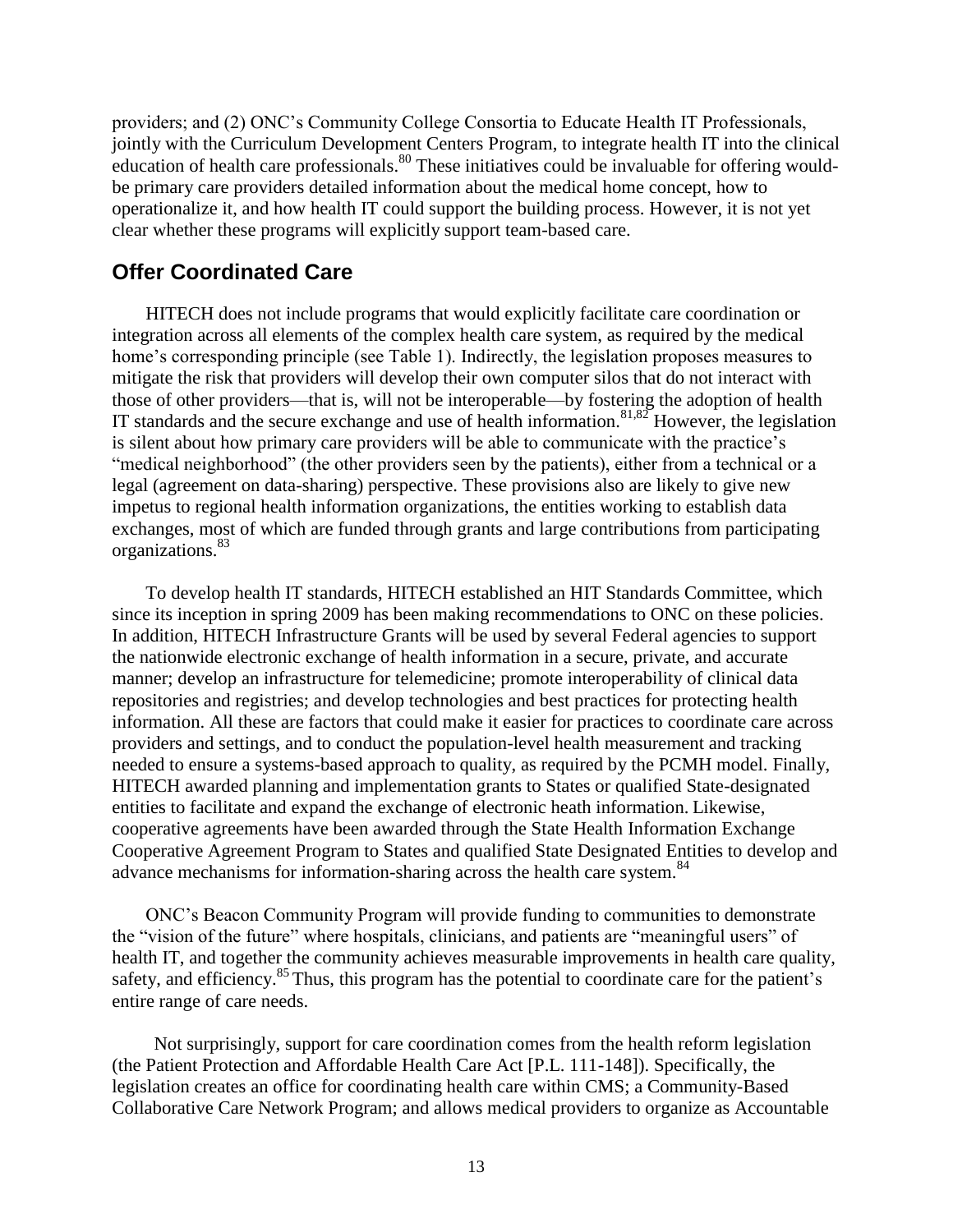Care Organizations (ACOs) within Medicare. This should foster better coordination across providers. Thus, these provisions open the door to improve the ability of medical home practices to coordinate care across providers and provide incentives to implement them.<sup>86</sup>

#### **Continuous Access To Care**

There are neither specific HITECH programs nor health reform legislation that explicitly addresses this medical home principle. The expansion of health insurance coverage would address it indirectly by making it easier for patients to see a primary care provider, but meaningful use does not ensure that the provider will fit in patients with urgent needs.

#### **Improve Quality, Safety, and Efficiency, and Reduce Health Disparities**

Three HITECH programs address this broad principle. In addition to the Beacon Community's emphasis on whole-person orientation and the State Health Information Exchange Program, ONC has proposed the HIT Extension Program. This initiative will assist providers in adopting and using certified EHR systems through HIT Regional Extension Centers (RECs). Furthermore, the legislation established a national Health Information Technology Research Center (HITRC), which will gather and share relevant information on best practices in EHR adoption, effective use, and provider support and help convene the collaboration of regional centers. The extension program will establish at least 70 regional centers, each serving a defined geographic area. The RECs will support at least 100,000 primary care providers, through participating nonprofit organizations, in achieving meaningful use of EHRs and enabling nationwide health information exchange.<sup>87</sup> This ambitious program will require that RECs  $(1)$ educate and reach out to providers on the effective strategies and practices to select, implement, and meaningfully use certified EHR technology to improve quality and value of health care; (2) assist providers with vendor selection and group purchasing of the technology; (3) provide project management support over the entire EHR implementation process; (4) facilitate practice and workflow redesign necessary to achieve meaningful use of EHRs; (5) help providers connect to available health information exchange infrastructure; (6) provide training and assistance in attaining meaningful use; and (7) promote integration of health IT into the initial and ongoing training of health professionals and supporting staff. Although it is too early to predict the implications of this ambitious and comprehensive program, it clearly includes many of the right elements for fostering the transformation of primary care practices into medical homes, because it addresses several of the medical home principles discussed above.

HITECH also addresses concerns about privacy and security of personal health data by extending the corresponding HIPAA regulations to health information vendors not previously covered by the law. For instance, the added vendors would include businesses such as Google and Microsoft, when they collaborate with health care providers to create PHRs for patients. The legislation also requires that health care organizations notify patients when personal health data have been compromised, and it limits the commercial use of those data. Although there is controversy about HITECH's HIPAA provisions, particularly those regarding notification of information breaches, the new provisions are likely to assuage concerns of patient and consumer advocates about the risks of sharing personal health information among providers, a helpful option for successful PCMH implementation. In addition, by facilitating the certification of EHR systems, HITECH includes provisions to help assure providers that their health IT investments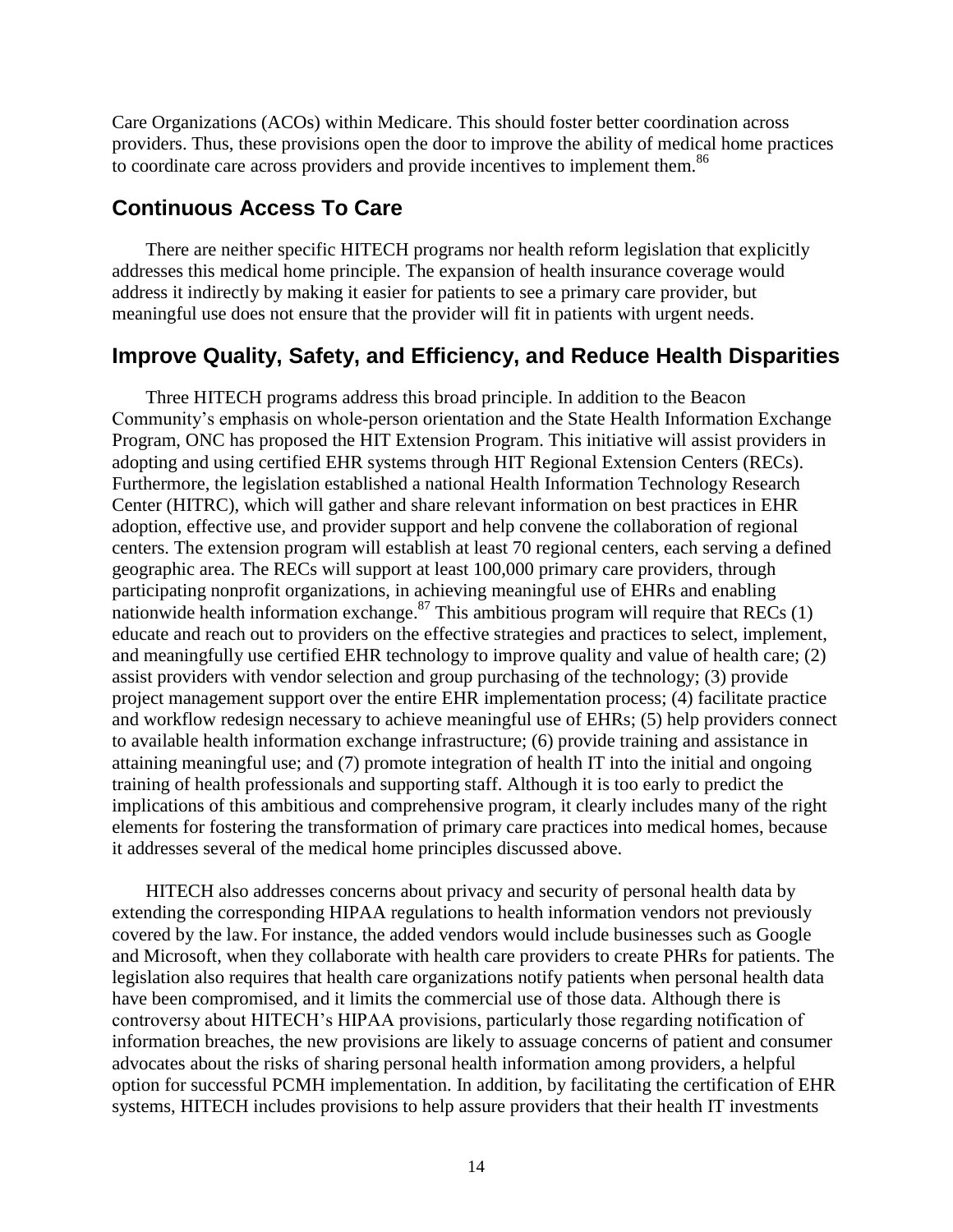will not be wasted on bad systems. This certification would provide a "seal of approval" for the EHR technology that vendors offer providers, including measures for protecting the privacy and security of health information. Finally, HITECH's SHARP Program will address welldocumented problems that have impeded EHR adoption, such as security and privacy barriers. Other Federal legislation has already addressed facilitating the legal donation of EHRs and eprescribing technologies and training services: anti-kickback (Stark) safe-harbor provisions.<sup>88,89</sup> This would allow, for example, a hospital to donate such technologies and services to practices of physicians with admitting privileges, thus saving practices, particularly small ones, from incurring the costs of procuring a system, selecting a winning bid, and negotiating a contract with the supplier. In addition, for more than a decade, HIPAA has regulated a broad range of factors related to the generation, storage, transmission, and exchange of personal health information.

The health reform legislation includes provisions that could also facilitate the improvement of population and public health: (1) the development of a National Prevention, Health Promotion, and Public Health Council; and (2) the development of task forces on clinical preventive services and community preventive services. These provisions have the potential to help medical homes fulfill their mission of improving public health, though the likelihood of their implementation remains uncertain.

Finally, health reform legislation requires the creation of an Innovation Center within CMS, which will test, evaluate, and expand in Medicare, Medicaid, and CHIP different payment structures and methodologies to reduce program expenditures while maintaining or improving quality of care.

In sum, all these HITECH programs and current Federal legislation are necessary, but not sufficient, elements for providers considering the adoption of the medical home model, such as Federal qualified health centers and other safety net providers, and those serving Medicare, Medicaid, and CHIP beneficiaries. Therefore, in the following section we discuss the potential policy levers that could facilitate the transformation of primary care practices into medical homes, as well as the potential unintended consequences of the current legislation.

## **Conclusions**

## **Discussion**

HITECH has the potential to contribute to "cohesive, broad-based policy changes . . . that could lead to improved absolute and relative performance," including the transformation practices need to act as PCMHs.<sup>90</sup> While HITECH programs and other Federal legislation are necessary, they are not sufficient factors for providers considering the adoption of the PCMH model. As noted by a panel of experts consulted for this project, HITECH's funding is not enough to support adoption and meaningful use of EHRs, let alone the broader transformation in care delivery needed to build PCMH. Other funding sources will be needed. Thus, although meaningful use of EHRs and other HITECH programs may contribute greatly to the adoption of a PCMH model, it seems clear that other factors beyond meaningful use are needed to attain this model of care, such as reform of systems for health delivery and health provider payment. In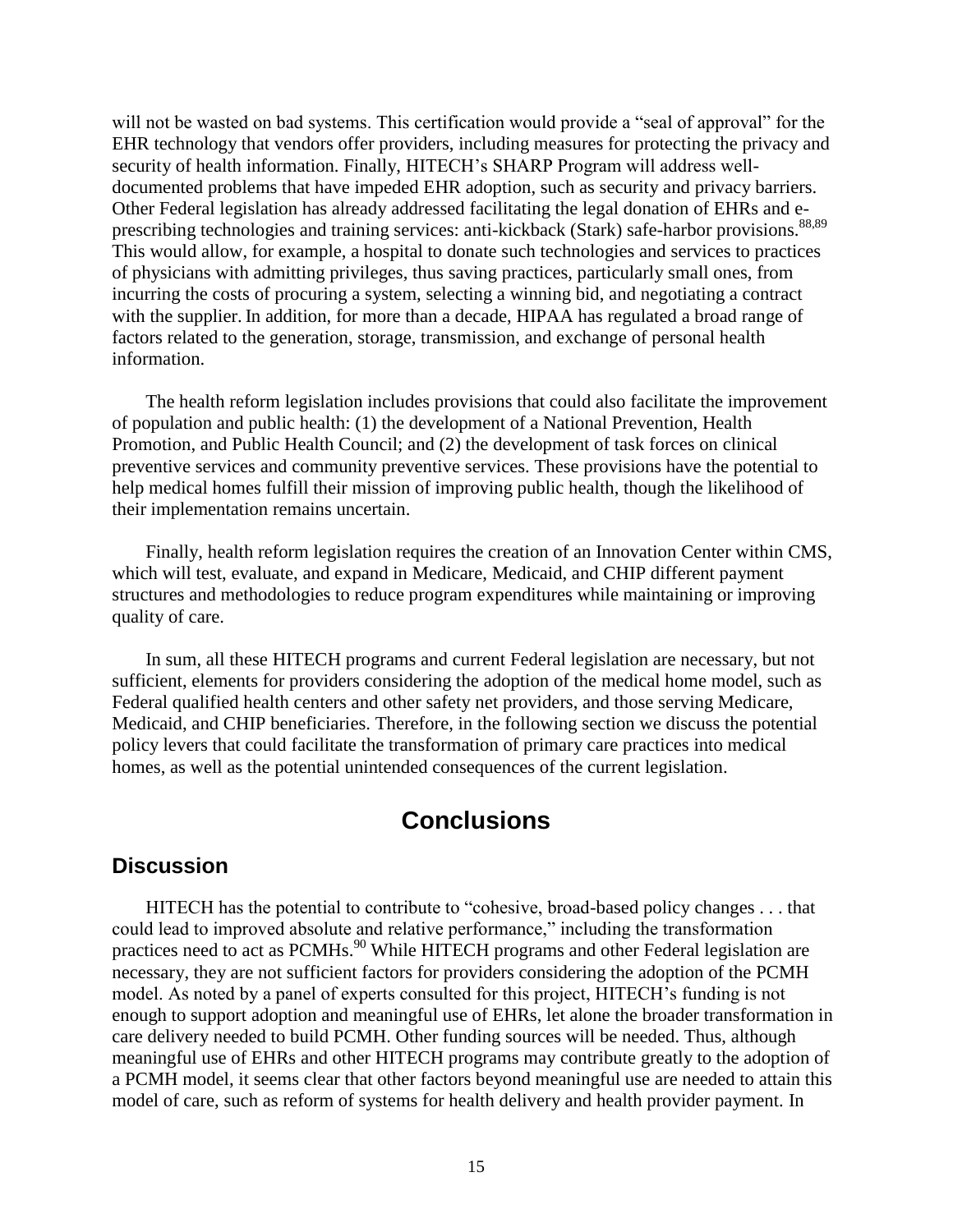particular, reform of the latter would align the incentives of the PCMH model to increase accountability for total costs across the continuum of care, most notably between primary care providers and specialists, a feature conspicuously absent in the meaningful-use policy priorities. As one expert noted at the technical expert panel meeting January 15, 2010, "Absent provider payment reform, HITECH will not, by itself, stimulate the widespread formation of medical homes." An assessment of the effectiveness of HITECH will not be possible before the second half of this decade. Because the legislation is just being implemented, evidence about the likely success of implementation of the HITECH's programs and, in particular, of the meaningful-use concept and its role in promoting the PCMH model, is limited to a few studies, such as CMS's Medicare Care Management Performance (MCMP) Demonstration and Electronic Health Records Demonstration (EHRD).<sup>91,92</sup> These two demonstrations are testing the impact of financial incentives on the adoption and use of EHRs and on quality of care. Although they were not set up to test the meaningful-use concept or the medical home model, they will measure the actual use of EHRs with a survey of office systems. Furthermore, the interventions both target small to medium-sized practices serving Medicare beneficiaries with certain chronic conditions, similar to the settings targeted by HITECH. For these reasons, findings from these demonstrations offer the best opportunity for obtaining an early glimpse of the implementation of the meaningful-use concept in Medicare and of the barriers and facilitators to attaining meaningful use of the technology in medical homes. However, only findings from MCMP will be available by 2011, the first year of implementation of the meaningful-use concept; findings from EHRD are expected in 2015.

Although this paper focuses on the *intended* consequences of HITECH programs on the adoption of health IT and medical homes by primary care practices, *unintended* consequences also matter. For example, linking provider reimbursement to meaningful use of EHRs, with the consequent increases in financial and staff costs, may unwittingly slow PCMH adoption if practices focus exclusively on EHR adoption and not on other components of improved primary care. Likewise, the EHR Incentive Program could crowd out some private investment by practices who would have used their own resources to adopt EHRs. In addition, the resources (in both money and time) needed to implement EHRs might supplant resources that could otherwise have been directed at quality improvement. Finally, emphasizing health IT as the solution to physician practice problems stemming from poor organization or suboptimal care processes may result merely in greater investment in ineffective changes. Table 4 highlights these and other unintended consequences. Given the broad nature of the systemic changes proposed by HITECH and other legislation, it may take 5 to 10 years to figure out the full unintended effects of health IT on transforming practices into medical homes.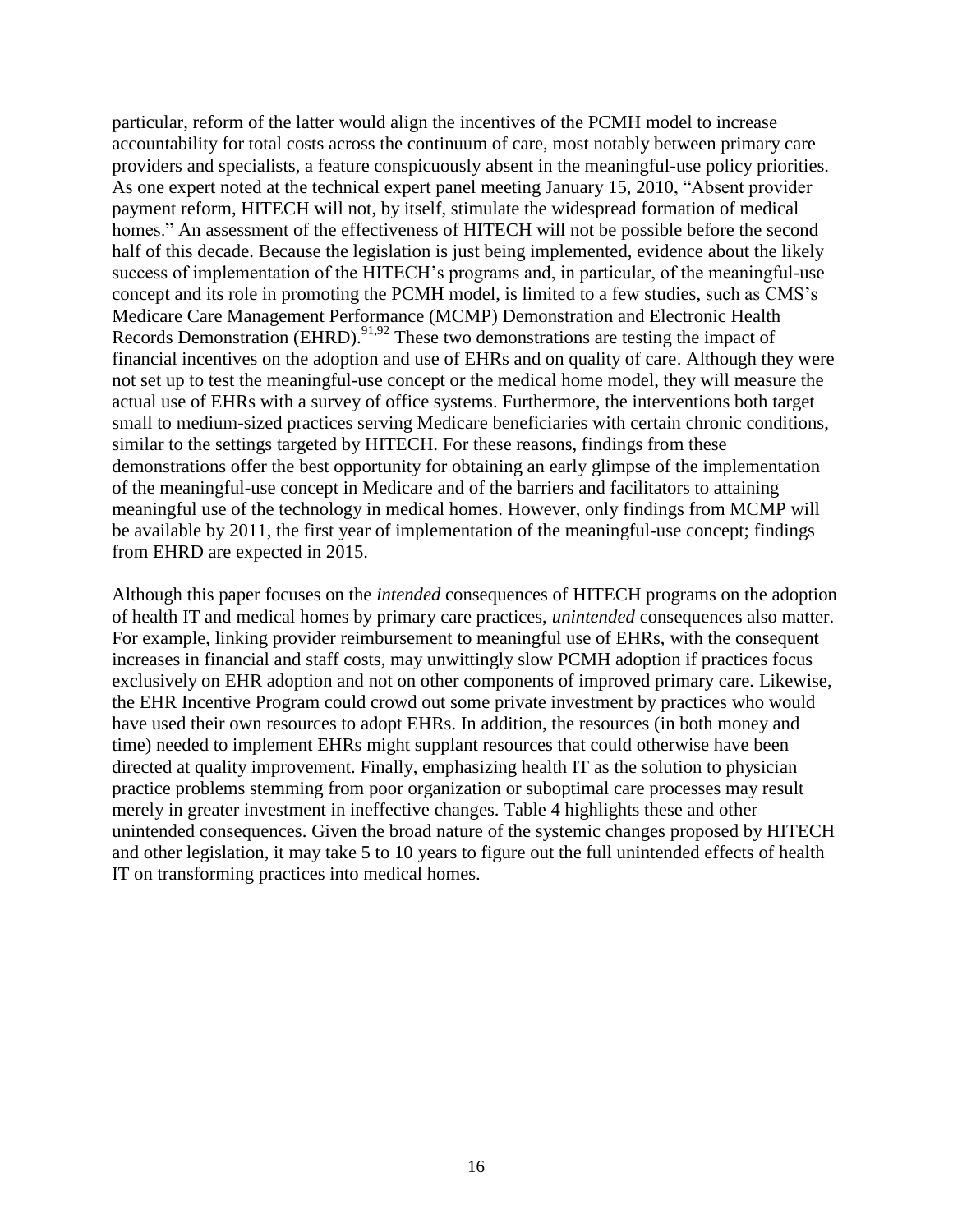#### **Table 4. Potential unintended consequences of the HITECH Act and their relation to the PCMH Model**

- Promotion of EHRs as the solution to physician practice problems, such as suboptimal processes, may result in squandering resources on ineffective changes.
- If physicians oppose HITECH's EHR Incentive Program, PCMH adoption may be unwittingly slowed.
- If certified EHRs don't address aspects of running a practice not specifically defined by meaningful-use criteria, hedging the practice's transformation into the PCMH model on health IT could be more challenging.
- The EHR Incentive Program could crowd out some private investment by practices who would have used their own resources to adopt EHRs.
- The resources (both money and time) needed to implement EHRs may supplant resources that might otherwise have been directed at quality improvement activities.
- The "digital divide" among providers might paradoxically broaden if large practices, or those that have sufficient expertise and interest in technology or have already taken some steps toward EHRs, use the incentives to increase use of this technology, while other practices that are smaller or lack the technical expertise or financial resources do not use them.
- Replacement of the integrated EHR model with modular applications that are either Web-based or hosted in mobile communications devices (such as smart phones) could undermine the feasibility of the business models likely to be used by RECs, which would likely charge fees and promote certain types of EHRs.
- If the process for collecting data on EHR meaningful use is administratively and financially burdensome to practices, or if the use measures are not clinically relevant and evidence based, there could be a backlash against the incentive program.
- Failure to include behavioral health disorders in the meaningful-use criteria would perpetuate the segregation between general medical care and care for behavioral and substance use disorders.
- If other transformations are required of practices during the learning-curve period, the adoption of the PCMHmodel could be delayed several years or abandoned in favor of more pressing priorities.

Source: Mathematica's analysis, with input from the expert panel.

Key: EHR = electronic health record;  $RECs = Regional Extension Centers$ 

## **Policy Implications**

Accelerating adoption of health IT and enhancing primary care are two key infrastructure policy changes that are widely assumed to improve the quality and efficiency of health care.<sup>93</sup> With HITECH at the early stages of implementation, and with health reform legislation at its heels, discussion of the intended and unintended consequences of this legislation is merely speculative. However, there are two concrete actions that could easily be integrated to positive effect with HITECH and a third, worth considering, that could expedite the adoption of the PCMH model, with health IT support (Table 5).

| Table 5. Potential policy actions that could facilitate practices' adoption of the PCMH model with health IT |  |
|--------------------------------------------------------------------------------------------------------------|--|
| support                                                                                                      |  |

| Action                                                            | Policy Vehicle                            | Feasibility of Implementation |  |
|-------------------------------------------------------------------|-------------------------------------------|-------------------------------|--|
| Include PCMH-specific certification                               | HITECH: meaningful-use regulations        | High to moderate              |  |
| criteria in the EHR certification                                 | for Stage 1                               |                               |  |
| criteria embedded in the meaningful-                              |                                           |                               |  |
| use regulations                                                   |                                           |                               |  |
| Include specific medical home                                     | HITECH: meaningful-use regulations        | High to moderate              |  |
| functionalities in the meaningful-use                             | for stages 2 and 3                        |                               |  |
| criteria                                                          |                                           |                               |  |
| Add PCMH technical assistance to                                  | <b>HITECH: Regional Extension Centers</b> | Moderate to low               |  |
| <b>REC Program</b>                                                | Program                                   |                               |  |
| Source: Mathematica's analysis, with input from the expert panel. |                                           |                               |  |

Key: RECS = Regional Extension Centers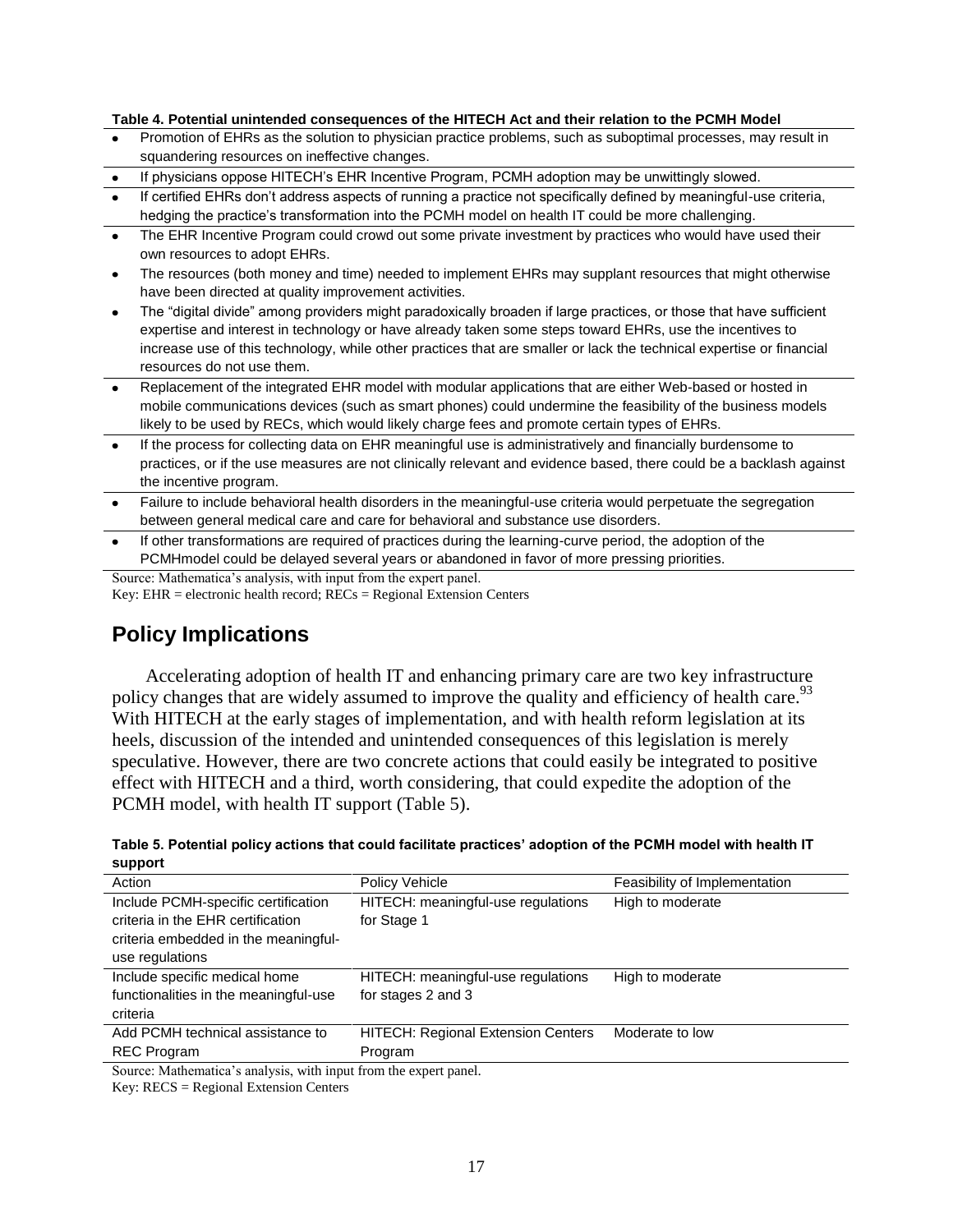**Include PCMH-specific certification criteria in the EHR certification criteria embedded in the meaningful-use regulations.** Such merging of criteria would define those that the EHR must meet for primary care practices to operate as PCMHs, and for other providers to interact with the PCMH in a way that supports care coordination. For example, the certification criteria could require that EHR systems mandate that (1) the primary care provider's medical neighborhood produce data in machine-readable format (for example, standardized data formatted such that an EHR can compute laboratory test values versus receiving these data as a PDF or in an E-mail); and (2) primary care and specialty providers use EHRs to generate data for estimating the quality measures required to assess performance of the PCMH model. There is precedent for tailoring the criteria specifically for medical home providers, such as CCHIT's experience developing certification criteria for a wide range of ambulatory EHRs, including preliminary ones for meaningful use. This experience could facilitate developing requirements to ensure that EHRs support the PCMH model.

Because of its relatively low development costs, as well as the potential efficiency of certifying PCMH standards concurrently with meaningful-use EHR standards, the suggested strategy seems promising. With ONC approval and oversight, and the support of AHRQ, CMS seems the natural choice for implementing this suggested policy, given its responsibility for overseeing the implementation of the meaningful-use and PCMH concepts for Medicare and Medicaid. Buy-in from primary care physicians on this added certification step is critical for putting this proposition into practice.

**Include specific medical home functionalities in the meaningful-use criteria for stages 2 and 3.** We turn from EHR certification criteria to meaningful-use criteria. Specifically mandating that the meaningful-use criteria for the last two stages of its implementation period (2011-2014) require the use of the PCMH model, such as coordination between primary care providers and specialists and integration of medical and behavioral health services, would boost the likelihood that HITECH can truly facilitate the transformation of primary care practices.

This integration could benefit from the experience of several pilots that are testing this approach, such as New York City's Primary Care Information Pilot.<sup>94</sup> Furthermore, one of the provisions of the health reform legislation calls for a primary care extension program, which would be the natural choice for ensuring close coordination between AHRQ and CMS in implementing this relatively low-cost policy option.

**Take advantage of the REC Program to develop a plan to provide technical assistance to primary care practices to implement the PCMH model.** The REC Program is an initiative to provide technical assistance to practices, primarily those delivering primary care, that want to adopt and meaningfully use EHRs. This program will be implemented in at least 70 centers. Among the program's goals, two are particularly relevant for the PCMH model: (1) reach out to primary care providers and disseminate knowledge about the effective strategies to implement meaningful use of certified EHR technology to improve quality and value of health care, and (2) train providers in attaining meaningful use. As noted in the previous sections, gradual attainment of meaningful use of EHRs may allow primary care practices to support several principles of the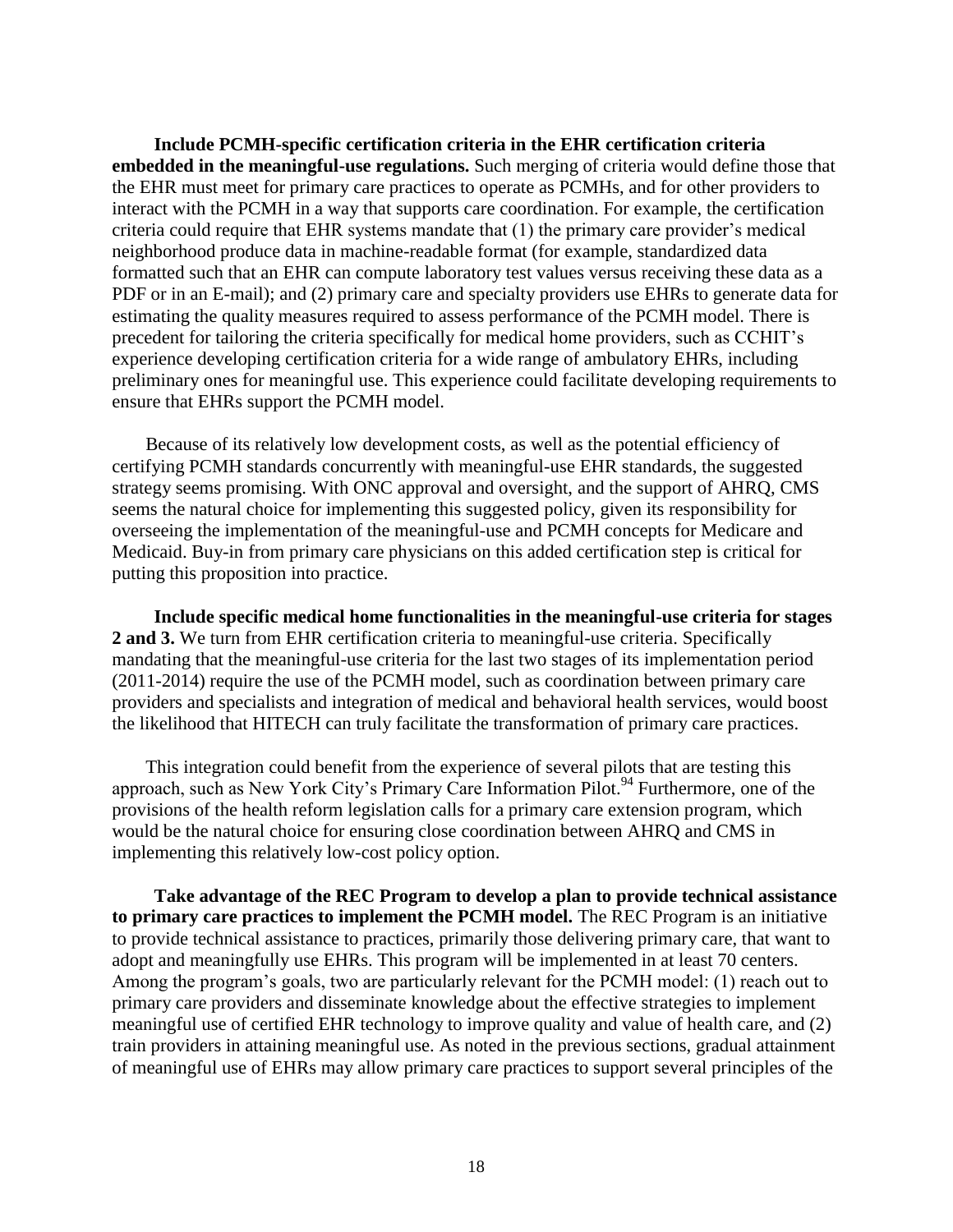PCMH model, and tailoring the definition of meaningful use to the PCMH model would enhance the synergy here.

In contrast to the first two suggested policy actions, adding responsibilities to the RECs is not straightforward, for several reasons. First, RECs are funded for only 2 years and do not cover the entire Nation. Second, although RECs could adjust some of their mandated activities, such as assist with practice redesign, workflows, and staffing, their staffs would have to be trained to make such assistance more specific to the PCMH model. Third, funding would have to increase, as the workload of the centers' advisors would expand to cover the additional PCMH assistance. Finally, several experts, including W. Hersh, commented at the technical expert panel meeting on January 15, 2010, that the additional responsibilities are not even feasible, given the numerous responsibilities currently required of the centers. As a result, to fully move the country to a PCMH-based primary care foundation may take more than adding responsibilities to the RECs and could require an extension of the program in the future.

To make the proposed policy action happen, AHRQ and other stakeholders, such as the physician societies and the Patient-Centered Primary Care Collaborative, would need to work closely with ONC to identify resources for what implementing the PCMH model entails. In addition, they would need to come up with financial resources to pay for the additional work that the RECs, as well as the HIT Resource Center that supports them, would have to do. Furthermore, the U.S. Department of Health and Human Services would have to decide whether ONC or another agency would monitor the added program. In addition to the resource issues, buy-in from primary care providers on the combination of goals is critical for putting this proposition into practice.

#### **In Closing**

HITECH, the health reform legislation, and other pre-HITECH legislation are highly relevant to PCMH, as well as extensively intertwined. This unique alignment of policies raises hopes that there can be positive synergies in the immediate future—necessary *and* sufficient—to build a solid basis for the PCMH in the Nation. But as noted, health IT is just one potential enabler of the PCMH model. Other major policy changes, such as delivery-system and providerpayment reform are needed to support the transformation of practices into medical homes by aligning the right incentives with the delivery systems that can ensure better quality of care and lower costs. Likewise, major changes among practice staff, ranging from culture to servicedelivery models, are also needed to achieve the goals of the PCMH model.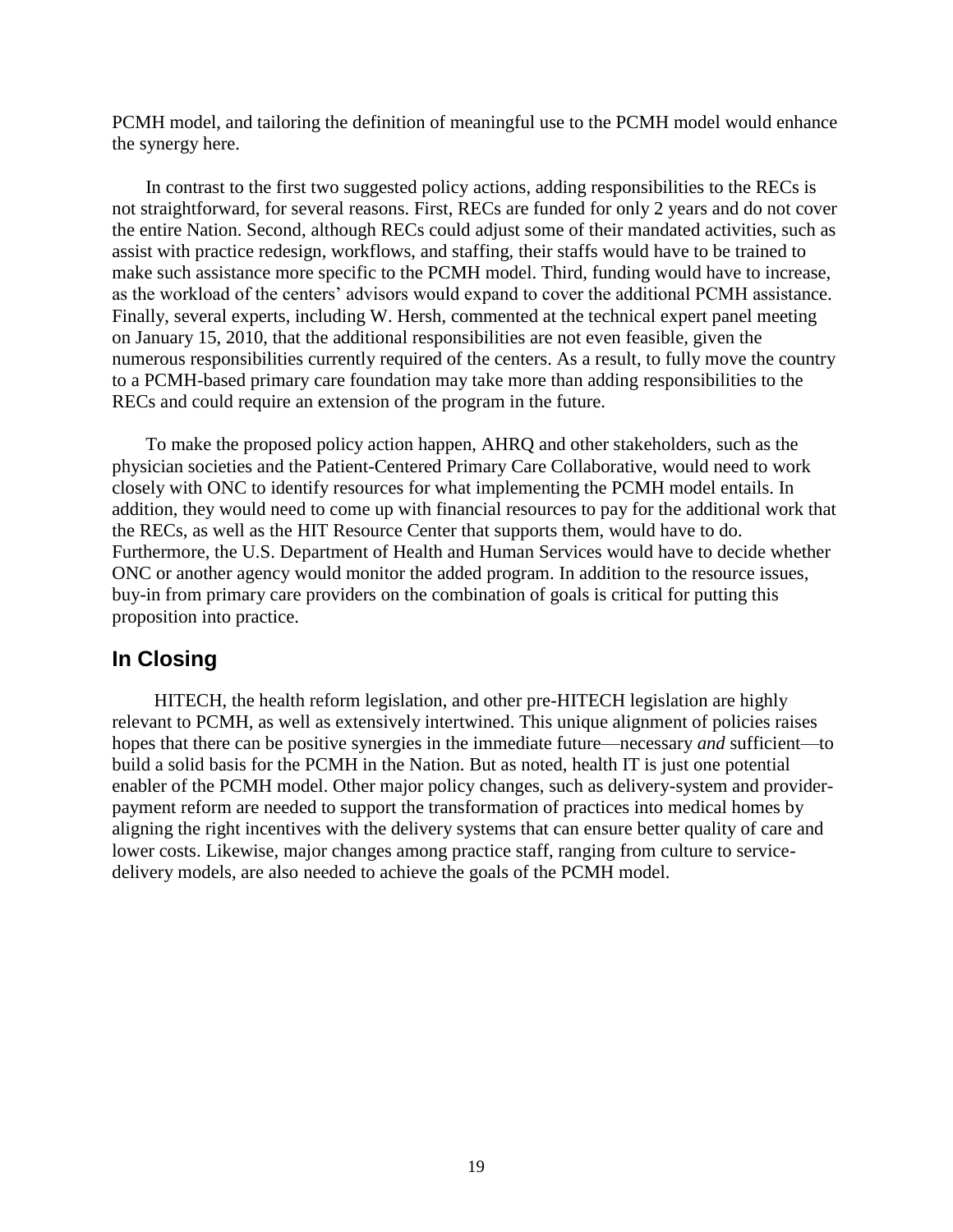# **References**

- 1. Fiscella K, Geiger HJ. Health information technology and quality improvement for community health centers. Health Aff (Millwood) 2006;25(2):405-12.
- 2. Rittenhouse DR, Shortell SM, Fisher E. Primary care and accountable care—two essential elements of delivery-system reform. N Engl J Med 2009;361(24):2301-3.
- 3. Starfield B, Shi L, Macinko J. Contributions of primary care to health systems and health. Milbank Q 2005;83(3):457-502.
- 4. Baicker K, Chandra A. Medicare spending, the physician workforce, and beneficiaries' quality of care. Health Aff (Millwood) 2004;Suppl Web Exclusives:W184-97.
- 5. Fisher ES, Wennberg DE, Stukel TA, et al. The implications of regional variations in Medicare spending. Part 1: the content, quality, and accessibility of care. Ann Intern Med 2003;138(4):273-87.
- 6. Kravet SJ, Shore AD, Miller R, et al. Health care utilization and the proportion of primary care physicians. Am J Med 2008;121(2):142-8.
- 7. Starfield B, Shi L. Policy relevant determinants of health: an international perspective. Health Policy 2002;60(3):201-18.
- 8. Fisher ES, Wennberg DE, Stukel TA, et al. The implications of regional variations in Medicare spending. Part 2: health outcomes and satisfaction with care. Ann Intern Med 2003;138(4):288-98.
- 9. Hackbarth GM. Reforming the health care delivery system. Statement of Chairman, Medicare Payment Advisory Commission before the Ways and Means Committee, U.S. House of Representatives; April 1, 2009.
- 10. Bodenheimer T, Berenson RA, Rudolph P. The primary care-specialty income gap: why it matters. Ann Intern Med 2007;146(4):301-6.
- 11. Colwill JM, Cultice JM, Kruse RL. Will generalist physician supply meet demands of an increasing and aging population? Health Aff (Millwood) 2008;27(3):w232-41.
- 12. Gold M, Felt-Lisk S. Using physician payment reform to enhance health system performance. Washington, DC: Mathematica Policy Research; Dec 2008. Policy brief.
- 13. Medicare Payment Advisory Commission. Medical education in the United States: supporting long-term delivery system reforms. In Report to Congress: Improving Incentives in the

Medicare Program. Chapter 1. Washington, DC: MedPAC; June 2009.

- 14. Tu HT, Ginsburg PB. Losing ground: physician income 1995-2003. Tracking report no. 15. Washington, DC: Center for Studying Health System Change; June 2006.
- 15. American Academy of Family Physicians, American Academy of Pediatrics, American College of Physicians, American Osteopathic Association. Joint principles of a patient centered medical home. Mar 2007. Available at: [http://www.aafp.org.](http://www.aafp.org/) Accessed November 12, 2009.
- 16. Enthoven AC, Crosson FJ, Shortell SM. Redefining health care: medical homes or archipelagos to navigate? Health Aff (Millwood) 2007;26(5):1366-72.
- 17. Kaye N, Takach M. Building medical homes in state Medicaid and CHIP programs. New York: Commonwealth Fund and National Academy for State Health Policy; June 2009.
- 18. Medicare Payment Advisory Commission. Section 2A: promoting the use of primary care. In Report to Congress: Reforming the Delivery System. Washington, DC: MedPAC; June 2008.
- 19. Shih A, Davis K, Schoenbaum SC, et al. Organizing the U.S. health care delivery system. New York: Commonwealth Fund; August 2008.
- 20. Maxfield M, Peikes D, Shapiro R, et al. Design of the CMS medical home demonstration: draft report. Washington, DC: Mathematica Policy Research; June 19, 2008.
- 21. Berry E. Large health plans work together on medical home pilots. American Medical News July 2009. Available at: [http://www.Ama](http://www.ama-assn.org/amednews.%20Accessed%20October%2029)[assn.org/amednews. Accessed October 29,](http://www.ama-assn.org/amednews.%20Accessed%20October%2029) 2009.
- 22. Carrier E, Gourevitch MN, Shah NR. Medical homes: challenges in translating theory into practice. Med Care 2009;47(7):714-22.
- 23. Adams J, Grundy P, Kohn MS, et al. Patientcentered medical home: what, why, and how. Somers, NY: IBM Institute for Business Value; May 2009.
- 24. Centers for Medicare & Medicaid Services. Medical home demonstration fact sheet. Baltimore, MD: CMS; January 9, 2009.
- 25. Deloitte Center for Health Solutions. The medical home: disruptive innovation for a new primary care model. Washington, DC: Deloitte Development LLC; 2008.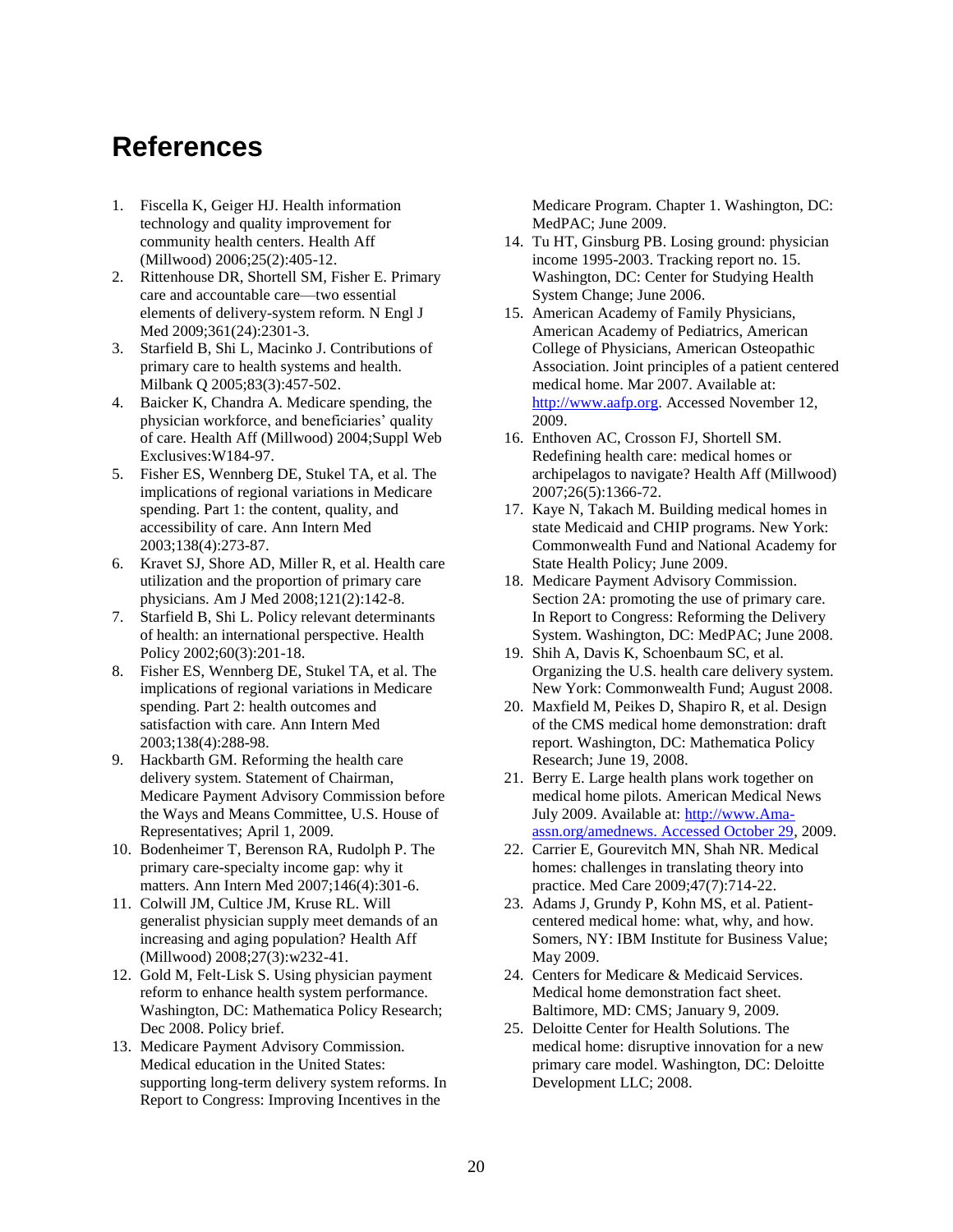- 26. Kaiser Health News. Enthusiasm for medical homes gradually picks up. July 2009. Available at: http://www.kaiserhealthnews.org/Daily-Reports. Accessed July 24, 2009.
- 27. Patient-Centered Primary Care Collaborative. Patient centered medical home. July 2009. Available at: http://www.pcpcc.net. Accessed October 29, 2009.
- 28. Qualis Health. The patient centered medical home program and the safety net medical home initiatives. A collaboration of the Commonwealth Fund, Qualis Health, and the MacColl Institute for Healthcare Innovation. July 2009. Available at: http://www.qhmedicalhome.org. Accessed July 31, 2009.
- 29. Smith M. Disruptive innovation: can health care learn from other countries? A conversation with Clayton M. Christensen. Health Aff (Millwood). 2007;26(3):w288-95.
- 30. United States Congress. American Recovery and Reinvestment Act of 2009, P.L. 111-5, Feb 17, 2009.
- 31. O'Malley AS, Peikes D, Ginsburg PB. Qualifying a physician practice as a medical home. In Making medical homes work: moving from concept to practice. Washington, DC: Center for Studying Health System Change and Mathematica Policy Research; December 2008. Policy Perspective. Insights into Health Policy Issues, no. 1.
- 32. Rittenhouse DR, Casalino LP, Gillies RR, et al. Measuring the medical home infrastructure in large medical groups. Health Aff (Millwood) 2008;27(5):1246-58.
- 33. Chaudhry BI, Wang J, Wu S, et al. Systematic review: impact of health information technology on quality, efficiency, and costs of medical care. Ann Intern Med 2006;144(10):742-52.
- 34. Rittenhouse DR, Shortell SM, Fisher E. Primary care and accountable care—two essential elements of delivery-system reform. N Engl J Med 2009;361(24):2301-3.
- 35. Blumenthal D, Glaser JP. Information technology comes to medicine. N Engl J Med 2007;356(24):2527-34.
- 36. Congressional Budget Office. Evidence on the costs and benefits of health information technology. Publication no. 2976. Washington, DC: CBO; 2008.
- 37. Shekelle PM, Morton SC, Keeler EB, et al. Costs and benefits of health information technology. Evidence Report/Technology Assessment 132. Rockville, MD: Agency for Healthcare Research and Quality; 2006. AHRQ Publication No. 06- E006.
- 38. Diamond CC, Shirky C. Health information technology: a few years of magical thinking. Health Aff (Millwood) 2008;27(5):w383-90.
- 39. Frisse ME. Health information technology: one step at a time. Health Aff (Millwood) 2009;28(2):w379-84.
- 40. Patient-Centered Primary Care Collaborative. Meaningful connections: a resource guide for using health IT to support the patient centered medical home. Washington, DC: PCPCC; 2009.
- 41. DesRoches CM, Jha AK. Health information technology in the United States: on the cusp of change, 2009. Princeton, NJ: Robert Wood Johnson Foundation; 2009.
- 42. Blumenthal D. Launching HITECH. N Engl J Med 2010;362(5);382-5.
- 43. Blumenthal D. Health information technology: what is the federal government's role? Commission on a High Performance Health System. Publication no. 907. Washington, DC: Commonwealth Fund; 2006.
- 44. Weimar C. Going all-digital is easier said than done. Physician Exec 2009;35(2):20-2.
- 45. Hing E, Burt CW. Office-based medical practices: methods and estimates from the national ambulatory medical care survey. Adv Data 2007;12(383):1-15.
- 46. Sidorov J. It ain't necessarily so: the electronic health record and the unlikely prospect of reducing health care costs. Health Aff (Millwood) 2006;25(4):1079-85.
- 47. Mostrous A. Electronic medical records not seen as a cure-all. Washington Post; Oct 25, 2009. Available at: http://www.washingtonpost.com/wpdyn/content/article/2009/10/24/ AR2009102400967.html. Accessed October 29, 2009.
- 48. Scott T, Rundall TG, Vogt TM, et al. Kaiser Permanente's experience of implementing an electronic medical record: a qualitative study. BMJ 2005;331(7528):1313-6.
- 49. Wears RL, Berg M. Computer technology and clinical work. Still waiting for Godot. JAMA 2005;293(10):1261-3.
- 50. Baron RJ, Fabens EL, Schiffman M, et al. Electronic health records: just around the corner? Or over the cliff? Ann Intern Med 2005;143(3):222-6.
- 51. Miller RH, West CE. The value of electronic health records in community health centers: policy implications. Health Aff (Millwood) 2007;26(1):206-14.
- 52. Miller RH, Sim I. Physicians' use of electronic medical records: barriers and solutions. Health Aff (Millwood) 2004;23(2):116-26.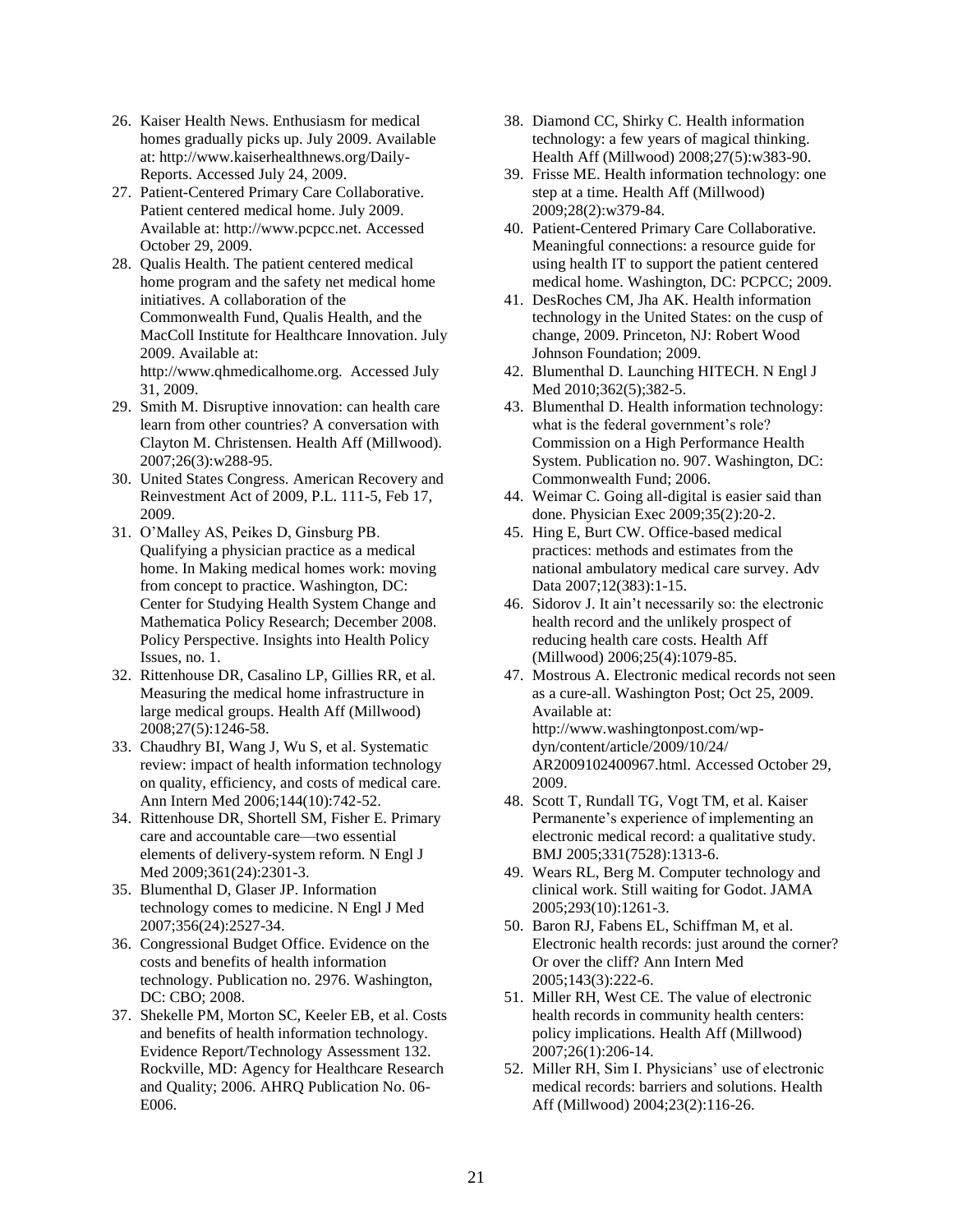- 53. Ventres W, Kooienga S, Vuckovic N, et al. Physicians, patients, and the electronic health record: an ethnographic analysis. Ann Fam Med 2006;4(2):124-31.
- 54. Irani JS, Middleton JL, Marfatia R, et al. The use of electronic health records in the exam room and patient satisfaction: a systematic review. J Am Board Fam Med 2009;22(5):553-62.
- 55. Johnson KB, Serwint JR, Fagan LM, et al. Computer-based documentation: effect on parent and physician satisfaction during a pediatric health maintenance encounter. Arch Pediatr Adolesc Med 2005;159(3):250-4.
- 56. Earnest MA, Ross SE, Wittevrongel L, et al. Use of a patient-accessible electronic medical record in a practice for congestive heart failure: patient and physician experiences. J Am Med Inform Assoc 2004;11(5):410-17.
- 57. Miller RH, West CE. The value of electronic health records in community health centers: policy implications. Health Aff (Millwood) 2007;26(1):206-14.
- 58. Baron RJ. Quality improvement with an electronic health record: achievable, but not automatic. Ann Intern Med 2007;147(8):549-52.
- 59. Fiscella K, Geiger HJ. Health information technology and quality improvement for community health centers. Health Aff (Millwood) 2006;25(2):405-12.
- 60. Linder JA, Ma J, Bates D, et al. Electronic health record use and the quality of ambulatory care in the United States. Arch Intern Med 2007;167(13):1400-5.
- 61. Wachter RM. Expected and unanticipated consequences of the quality and information technology revolutions. JAMA 2006;295(23):2780-3.
- 62. Miller RH, Sim I. Physicians' use of electronic medical records: barriers and solutions. Health Aff (Millwood) 2004;23(2):116-26.
- 63. Simborg DW. Promoting electronic health record adoption. Is it the correct focus? J Am Med Inform Assoc 2008;15(2):127-9.
- 64. Baron RJ. Quality improvement with an electronic health record: achievable, but not automatic. Ann Intern Med 2007;147(8):549-52.
- 65. Scott T, Rundall TG, Vogt TM, et al. Kaiser Permanente's experience of implementing an electronic medical record: a qualitative study. BMJ 2005;331(7528):1313-6.
- 66. Baron RJ. Quality improvement with an electronic health record: achievable, but not automatic. Ann Intern Med 2007;147(8):549-52.
- 67. Miller RH, West CE. The value of electronic health records in community health centers: policy implications. Health Aff (Millwood) 2007;26(1):206-14.
- 68. Davis K, Doty MM, Shea K, et al. Health information technology and physician perceptions of quality of care and satisfaction. Health Policy 2009;90(2-3):239-46.
- 69. DesRoches CM, Campbell EG, Rao SR, et al. Electronic health records in ambulatory care—a national survey of physicians. N Engl J Med 2008;359(1):50-60.
- 70. Christensen MC, Remler D. Information and communications technology in U.S. health care: why is adoption so slow and is slower better? J Health Polit Policy Law 2009;34(6):1011-34.
- 71. Blumenthal D. Stimulating the adoption of health information technology. N Engl J Med 2009;360(15):1477-9.
- 72. Steinbrook R. Health care and the American Recovery and Reinvestment Act. N Engl J Med 2009;360(11):1057-60.
- 73. Fuller S. A statement by the American Health Information Management Association on determining the definition of 'meaningful use' to the National Committee on Vital and Health Statistics, April 2009. Available at: [http://www.ahima.org/dc/documents/AHIMAFul](http://www.ahima.org/dc/documents/AHIMAFullStatementonMeaningfulUse4-29-2009-final.pdf.%20Accessed%20November%2013) [lStatementonMeaningfulUse4-29-2009-final.pdf.](http://www.ahima.org/dc/documents/AHIMAFullStatementonMeaningfulUse4-29-2009-final.pdf.%20Accessed%20November%2013) [Accessed November 13,](http://www.ahima.org/dc/documents/AHIMAFullStatementonMeaningfulUse4-29-2009-final.pdf.%20Accessed%20November%2013) 2009.
- 74. Health Information and Management Systems Society. Definition of meaningful users of certified EHR technology. Apr 2009. Available at:

[http://www.himss.org/content/files/2009HIMSS\\_](http://www.himss.org/content/files/2009HIMSS_DefUseEHRUsers.pdf.%20Accessed%20November%2013) [DefUseEHRUsers.pdf. Accessed November 13,](http://www.himss.org/content/files/2009HIMSS_DefUseEHRUsers.pdf.%20Accessed%20November%2013) 2009.

- 75. Markle Foundation. Achieving the health IT objectives of the American Recovery and Reinvestment Act: a framework for 'meaningful use' and 'certified or qualified' EHR. Apr 2009. Available at: [http://www.markle.org/](http://www.markle.org/publications/403-achieving-health-it-objectives-american-recovery-and-reinvestment-act) [publications/403-achieving-health-it-objectives](http://www.markle.org/publications/403-achieving-health-it-objectives-american-recovery-and-reinvestment-act)[american-recovery-and-reinvestment-act](http://www.markle.org/publications/403-achieving-health-it-objectives-american-recovery-and-reinvestment-act). Accessed October 28, 2010.
- 76. National Committee for Quality Assurance. Demonstrating 'meaningful use' of electronic health record technology. Washington, DC: NCQA; 2009.
- 77. Office of the National Coordinator. Health IT Policy Council recommendations to National Coordinator for defining meaningful use. Aug 2009. Available at: http://healthit.hhs.gov/portal/server.pt/gateway/P TARGS\_0\_10741\_888532\_0\_0\_18/FINAL%20 MU%20RECOMMENDATIONS%20TABLE.p df. Accessed October 28, 2009.
- 78. Kibbe DC. Should doctors reject the government's EHR incentive plan? Feb 2010. Available at: [http://www.aafp.org/online/en/home/publications](http://www.aafp.org/online/en/home/publications/journals/fpm/preprint/ehrincentive.html.%20Accessed%20February%2012)